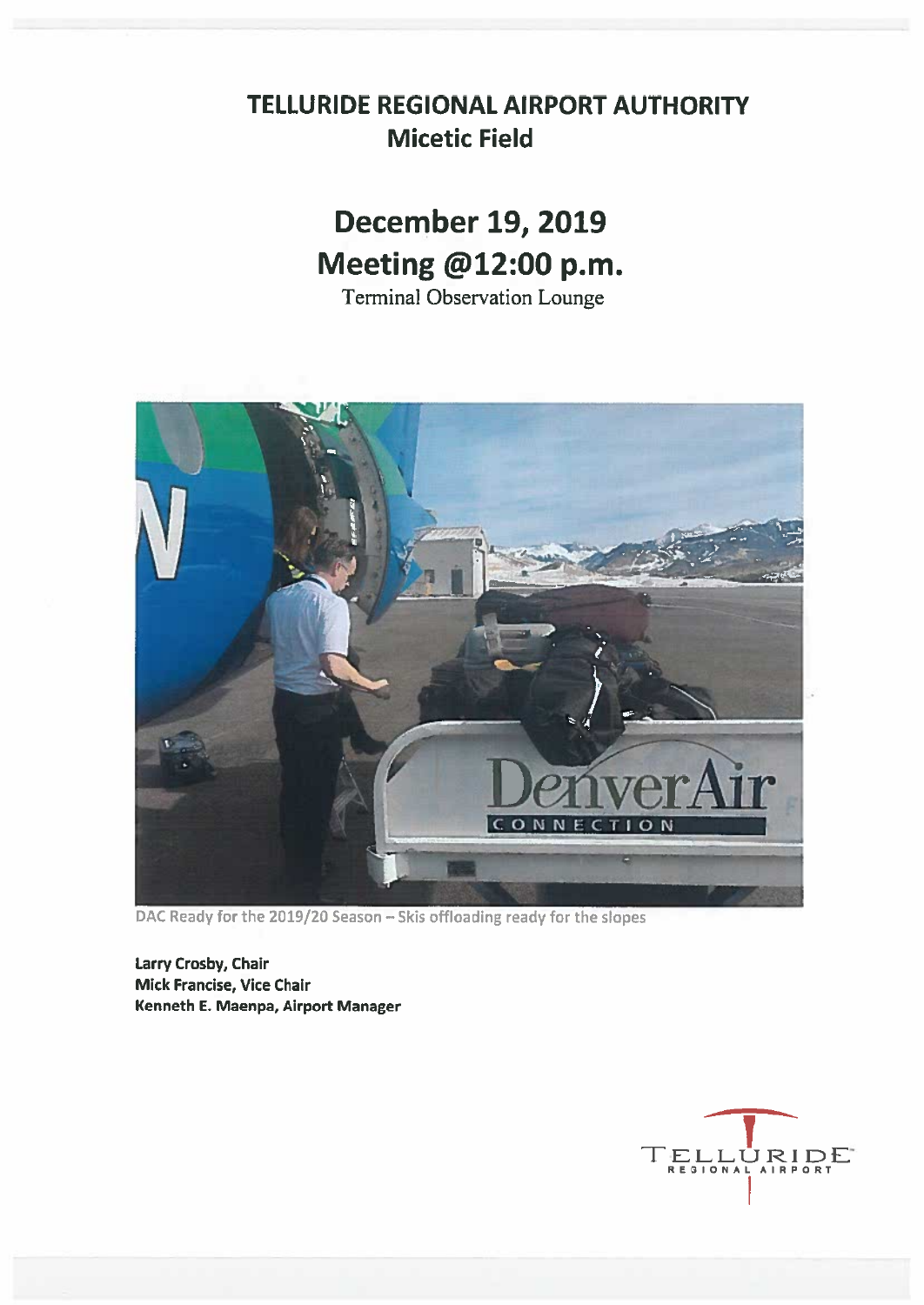## TELLURIDE REGIONAL AIRPORT AUTHORITY

#### BOARD MEETING December 19, 2019 -12:00 p.m. TERMINAL BUILDING - Observation Lounge **Conference Call** # **970-728-8606 Code: 81435**

**Planning Committee Meeting - 10:15 AM: Meeting with Airport Manager to** Review 2020 meeting schedule and committees. Following the Meeting: Airport Tour with the new Mayor of the Town of Telluride, Mayor DaLanie Young.

#### **REGULAR AGENDA**

- 1) 12:00 PM CALL TO ORDER
- 2) 12:05 PM PUBLIC COMMENTS
- 3) 12: 10 PM A. APPROVAL OF MINUTES: November 21, 2019 Action Needed
	- B. CHAIR REPORT Crosby
	- C. 2020 Board Meeting Schedule Action Needed

#### D. FINANCIAL

- 1. Ratification of Airport expenditures Nov 2019 Action Needed
- 2. 2020 Budget Adoption: Action Needed
- E. EXECUTIVE COMMITTEE REPORTS
	- 1. Noise Abatement
	- 2. Planning 12/19 Meeting @ 10:15 a.m.
	- 3. Marketing No Meeting
	- 4. Finance No Meeting
- F. COLORADO FLIGHTS ALLIANCE REPORT Skinner
- G. Airport 101 Capital Grant Funding Maenpa
- 4) 12:40 PM AIRPORT MANAGER UPDATE
- 5) 12:55 PM NEW BUSINESS
- 6) 1:00 PM ADJOURN

Next Airport Authority Board Meeting - January 16, 2020 @ 12:00p.m.

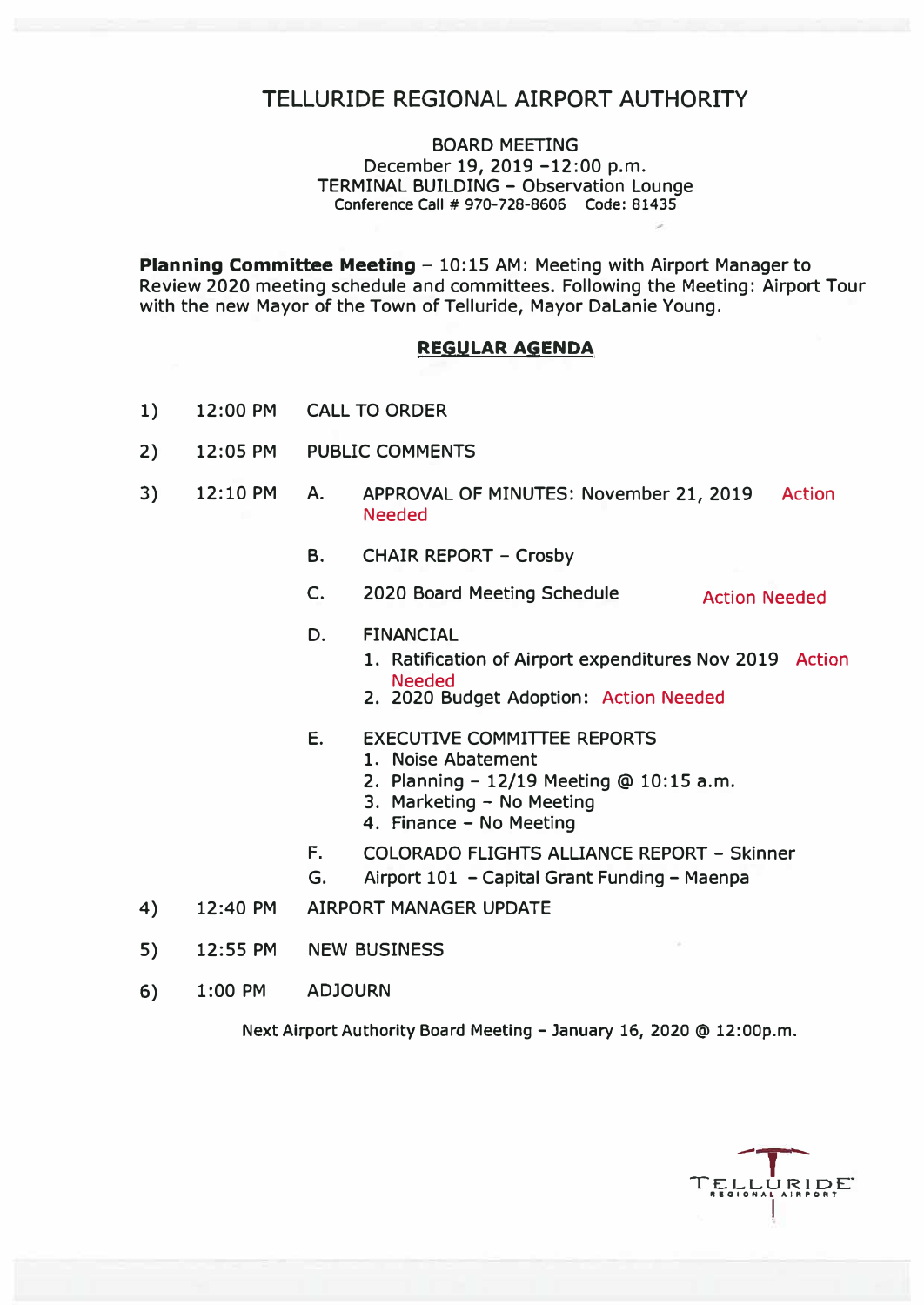## **MINUTES**

### TELLURIDE REGIONAL AIRPORT AUTHORITY BOARD MEETING

November 21, 2019 12:00 pm

 $1.$ **Call to Order** 12:03pm Chair Larry Crosby called the meeting of the Telluride Regional Airport Authority to order.

#### **Roll Call**

Present: Chair Larry Crosby, Vice-Chair Mick Francis. Board Members Matt Skinner, Lars Carlson, Richard Child, Lynne Beck, Clifford Hanson, Gary Bash, Board Alternates Mark Silversher, Denise Scanlon. Also present: Kenny Maenpa (Airport Manager), Linda Soucie (Administrative Assistant), Jason Currie (Operations Manager), Cathy Schwindt (Thyme in Telluride). Absent: Board Member Kris Holstrom, Board Alternate Tom Richards.

- $2.$ Public Comments - none.
- $3.$ A. Approval of Minutes: September 19, 2019

#### **Motion**

Richard Childs motioned to approve the July 18, 2019 minutes. Gary Bash seconded the motion. Motion passed 9-0.

#### B. Vice Chair Report - Larry Crosby

Denver Air Connection is resuming their flights into TEX 11/23/19. There will be an additional (overnighting) flight added for the Christmas Holidays and in February and March.

A tour of the snow removal equipment and operations was held. The standard has been raised with the addition of commercial service. The 2020 Budget will fill a gap in the snow removal equipment redundancy. Larry commented that the talents of the staff exceed airport operations. There are currently 2 certified welders on staff that perform repairs and maintenance around the Airport. Larry is also impressed with the degree of cross training that the staff receives.

Kenny Maenpa's annual review is coming up. Kenny sent a one page self-evaluation form (from CAOA) that Linda will forward to the Board. Larry would like each Board member to fill out the form and return it to him directly.

#### C. Financial Report

1. Ratification of Expenditures (Vendor Payment Report) September/October 2019.

#### **Motion**

Mick Francis motioned to approve the ratification of the Vendor Payment Report for May. Richard Child seconded the motion. Motion passed 9-0.

2. 2020 Budget Presentation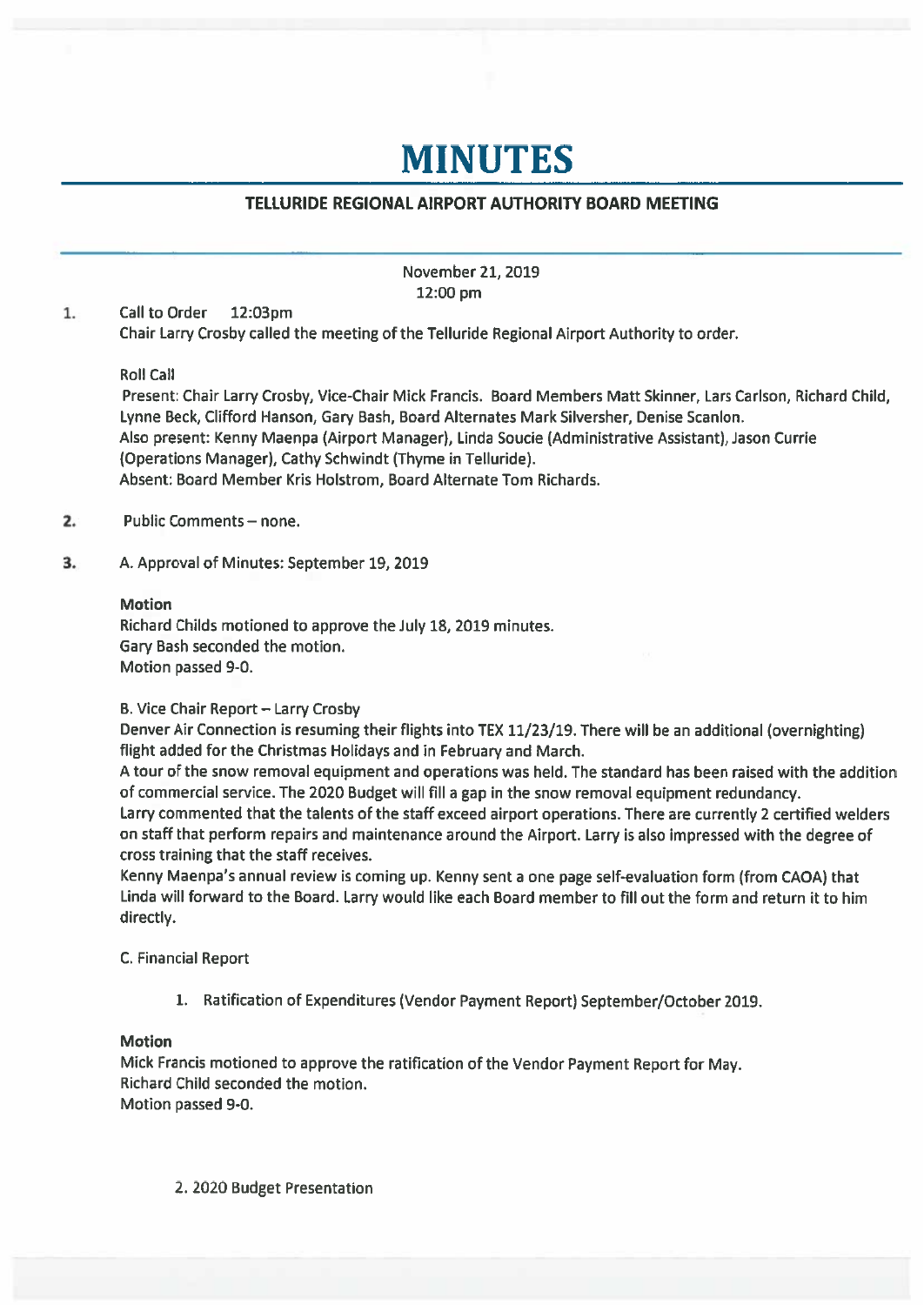**Kenny Maenpa presented the proposed 2020 budget.** 

**The 2020 Operating budget is a conservative budget, with an increase of 5% in total cash flow. The current financials are out-performing the 2019 budget and total profit is up 6-8% over 2018. There was discussion on the increase in the employee health insurance policy. Clifford pointed out that the current policy with RMHP does not cover any out of state medical treatment. The policy was shopped and the results will be reviewed to secure the best policy for the staff.** 

**The 2020 Capital budget was reviewed. Highlights include: Project #1- Environmental review and design for a new SRE building; the SCADP grant (\$250,000); design for the new hangar; possible buy-in to the adjacent solar garden with a 20 year subscription; RNAV and LPV approach finalization; and new equipment purchases.** 

**The 2020 equipment purchases include: new snow blower (to solve the bottleneck situation in snow removal), a 6-person ramp cart, replacement of Gate #2, line striper, the continuation of the lease/purchase of the fuel truck, and an allowance for surplus equipment.** 

**Clifford Hanson left at 1:01pm.** 

**D. Committee Reports**

**1. Noise Abatement - Kenny Maenpa -There was a C130 doing some touch and gos that flew down the valley to Placerville. Kenny was able to contact the Pilot and he apologized.**

**2. Planning Committee- Larry Crosby-The Committee met today. They discussed Kenny Maenpa's review process and noted the possibility that his contract could be extended for an additional year with no revisions.**

**They also discussed Telluride Stone and their lease contract. There is currently no escalation feature in the contract.**

**3. Marketing - There was no Marketing meeting.**

**4. Finance -The Finance Committee has not met since the Budget meeting. Larry Crosby thanked Lynne Beck and Gary Bash for their work on the budget.**

**E. Colorado Flight Alliance Report**

**Matt Skinner was absent at this point and there was no official report.** 

**Kenny Maenpa outlined the additional DAC flight that is being added for the holidays and February and March.** 

#### **4. Airport Manager Report**

**Kenny Maenpa** 

**Updates:** 

**- The new electric equipment building is substantially complete.**

**- The new commercial kitchen will be substantially complete next week.**

**- Operations - all seasonal maintenance is complete. This includes: parking lot signage, the gas line and meter relocation in Hangar 29, the new plow is in operation, AWOS - replaced visibility and upgraded the ceilometer.**

**- The RFP for the new hangar design went out and 5 proposals have been received.**

**- Kenny has ordered a mobile charging station for the terminal area. There was discussion about adding an electric car charging port in the parking lot.**

**- The SCASDP grant has been closed out.**

**- TEX will start collecting PFCs in January.**

**- Kenny is abating rent for Boutique Air for the winter season while they are not servicing TEX.**

**- A three-year agreement is in place with Thyme inTelluride for the catering service in the new commercial kitchen.**

**- The RNAV LPV agreement is going out to operators. The goal is for the approach to go out as a public approach next winter (2020-2021).**

**- TEX has leased a de-ice truck from DAC for \$1/year. DAC aircraft will be de-iced for the cost of the de-ice material.**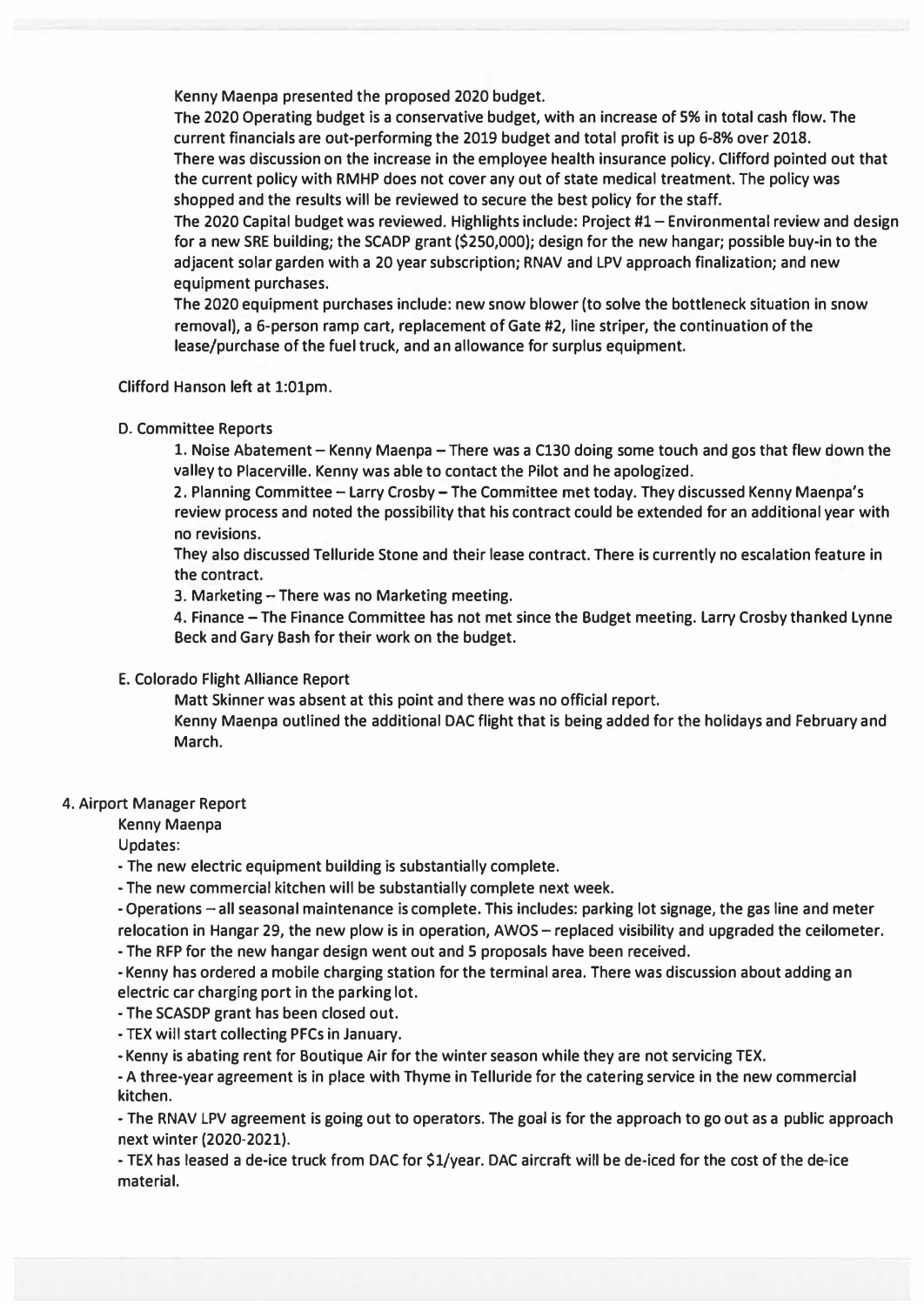Website development - Jason Currie Jason gave a demonstration of the new website that he has and is continuing to develop.

 $\sqrt{1}$ 

Denise Scanlon left at 1:37pm.

Matt Skinner came is at this time and confirmed that DAC is resuming their flights tomorrow 11/22/19.

5.

- $6.$ **New Business** None.
- $7.$ Adjourn 1:45pm by Larry Crosby

Larry Crosby, Chair

Kenny Maenpa, Airport Manager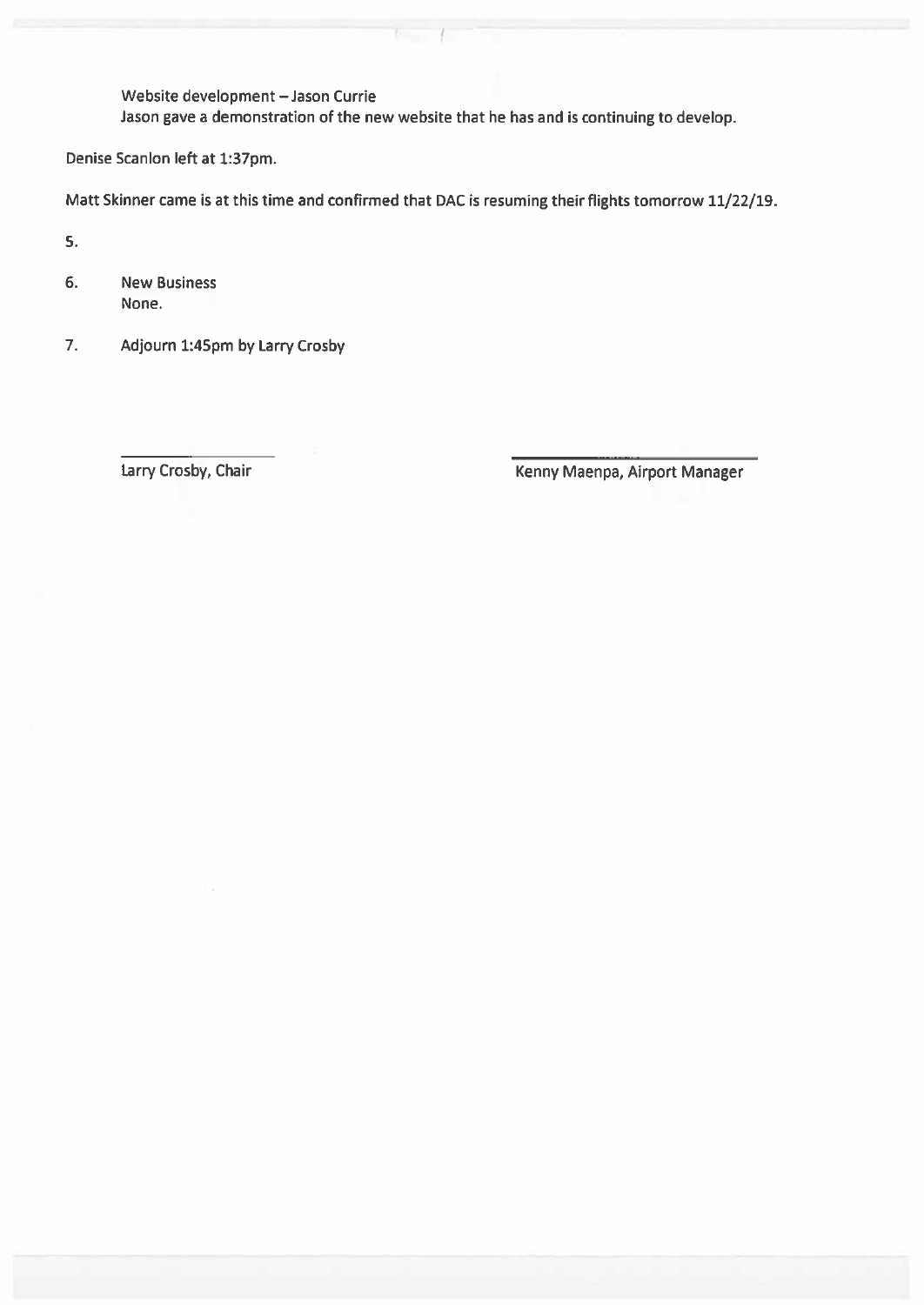

## Telluride Regional Airport Authority Proposed Authority Regular/Committee Meeting Schedule 2020

|                 |         | <b>Executive Committee</b> |                |                  |  |  |
|-----------------|---------|----------------------------|----------------|------------------|--|--|
|                 | Regular | <b>Planning</b>            | <b>Finance</b> | <b>Marketing</b> |  |  |
| <b>JAN</b>      | 16th    |                            |                |                  |  |  |
| <b>FEB</b>      |         |                            |                |                  |  |  |
| MAR <sup></sup> | 19th    | P                          | F              | M                |  |  |
| <b>APR</b>      |         |                            |                |                  |  |  |
| MAY             | 21st    |                            |                |                  |  |  |
| <b>JUN</b>      | 18th    | P                          | F              | M                |  |  |
| <b>JUL</b>      | 16th    |                            |                |                  |  |  |
| AUG             |         |                            |                |                  |  |  |
| SEP             | 17th    | P                          | F              | M                |  |  |
| OCT             |         |                            | F              |                  |  |  |
| NOV             | 19th    |                            |                |                  |  |  |
| <b>DEC</b>      | 17th    | P                          |                | M                |  |  |

### 8 Regular Meetings = 3rd Thursday 12p

| <b>EXECUTIVE COMMITTEE MEETINGS ** As Necessary **</b> |  |
|--------------------------------------------------------|--|
| PLANNING Committee Meeting = 3rd Thursday 11a.         |  |
| <b>FINANCE Committee Meeting = 3rd Tuesday 9a</b>      |  |
| MARKETING Committee Meeting = 3rd Tuesday 11a          |  |

NOTE: The Board can schedule additional regular meetings as necessary.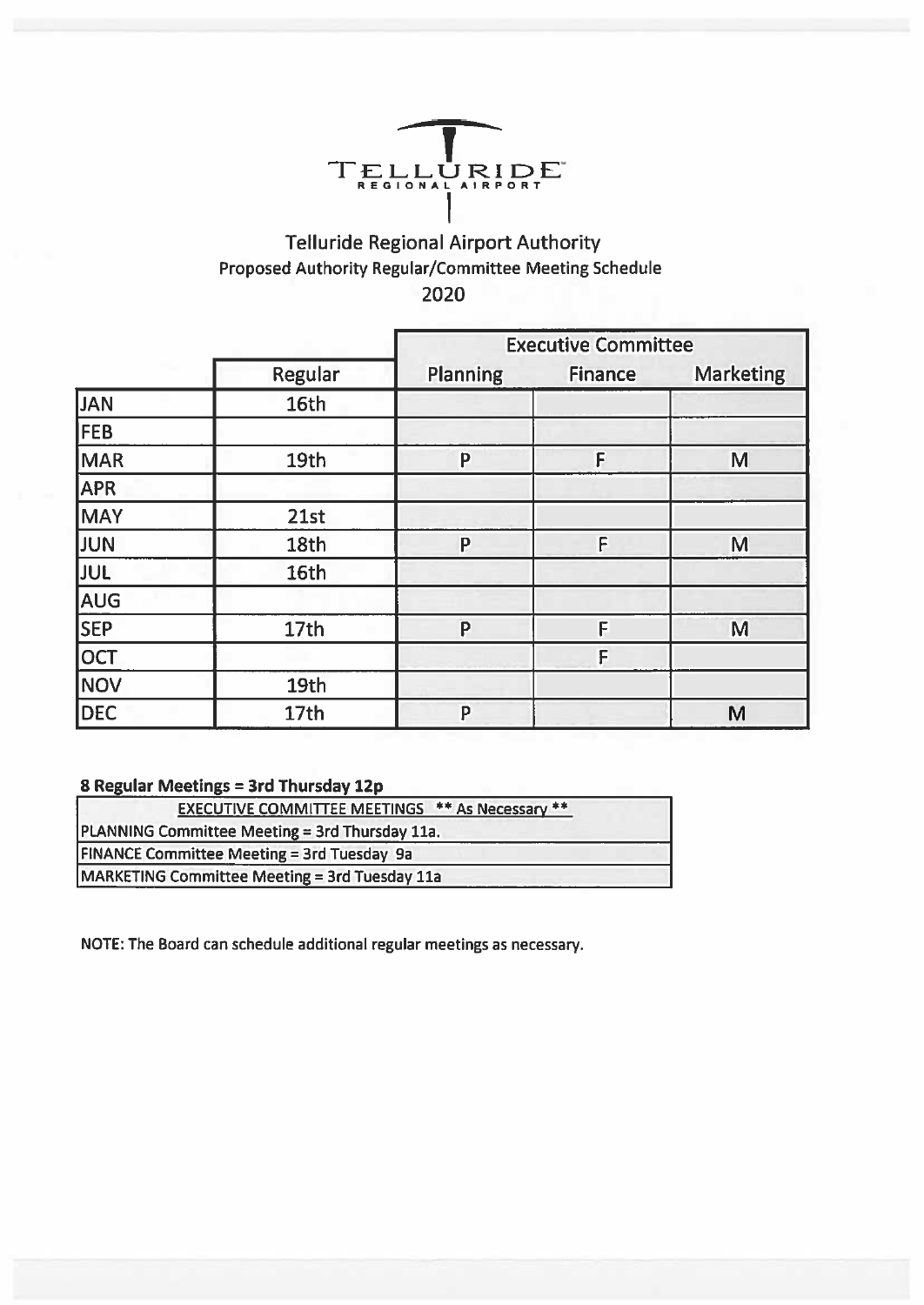## **AIRPORT MANAGER REPORT December 19, 2019**

#### **PROJECTS**

- AIP 35 Airfield Electrical Building
	- o Substantial Completion November 7, 2019.
- $\bullet$ Commercial Kitchen - Substantial completion Inspection December 13, 2019

#### **OPERATIONS/MAINTENANCE**

• All equipment is operational.

#### **TERMINAL/BUILDINGS**

- RFP Hangar design services. Received 5 proposals from qualified firms on Nov 20<sup>th</sup>. Selection and recommendation will be completed by January 10<sup>th</sup> for Board Action at the January 16<sup>th</sup> meeting.
- Installation of a mobile device charging station stand (10 devices) is now available for  $\bullet$ passengers in the Terminal ticket counter lobby.

#### **ADMINISTRATION**

- Passenger Facility Charge (PFC) Application #2 has been submitted to the FAA. Should begin collecting PFC's by January 2020.
- Employee annual reviews have been completed.  $\bullet$

RNAV (GPS) M - LPV Special: Flight Validation with FAA was completed on March 1, 2019. The FAA inspector was satisfied with the precision-like approaches and airborne obstacle assessment from the south and north to the Cones VOR and straight to Runway 9. Environmental review has been completed and approved. FAA approved with final signatures Sept 17, 2019. Three Operating Agreements have been completed with more inquiries expected in the 1st quarter of 2020.

#### **MEETING/CONFERENCES**

- 12/10 Centennial Airport Pilots Luncheon: Invitation to discuss the new TEX RNAV LPV Private Special Approach.
- 12/13 Colorado Aeronautical Board Meeting at the Colorado and Space Port, Watkins,  $CO.$

1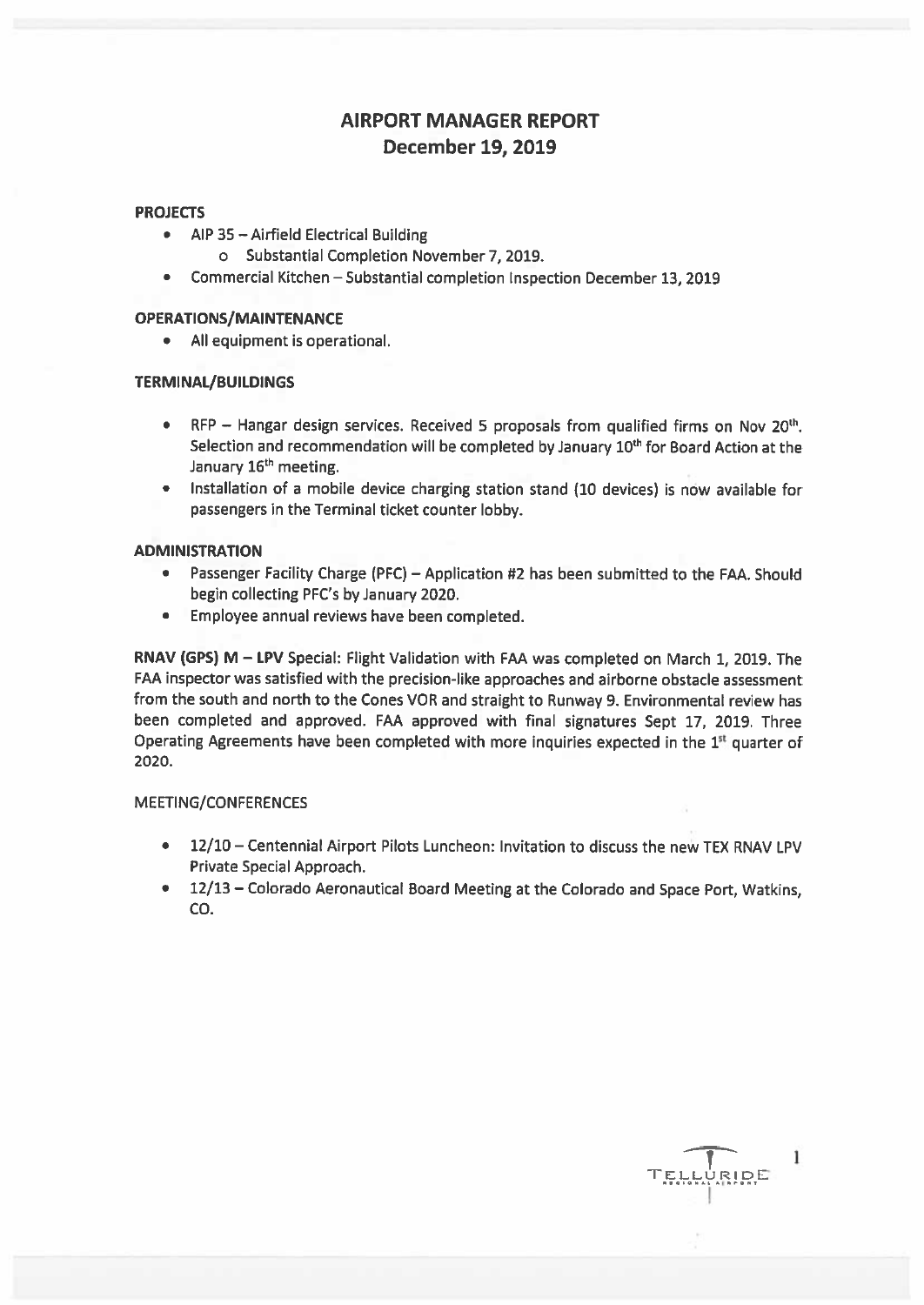## **2019 OPERATING BUDGET REPORT SUMMARY**

**COMPANIES** 

| ELLURIDE<br>REGIONAL AIRPORT |
|------------------------------|
|                              |
|                              |

|                                           | BUDGET      | <b>ACTUAL 2019</b> | <b>Actual 2018</b> |
|-------------------------------------------|-------------|--------------------|--------------------|
|                                           | 2019        | <b>JAN - NOV</b>   | <b>JAN-NOV</b>     |
| Aircraft & Pilot (FBO) Income             | 3,621,500   | 4,096,304          | 3,953,477          |
| Aircraft & Pilot (FBO) Cost of Goods Sold | (1,242,700) | (1, 545, 947)      | (1,548,356)        |
| Aircraft & Pilot (FBO) Expenses           | (1,096,469) | (984, 913)         | (1,040,905)        |
| <b>Administrative Expenses</b>            | (217, 963)  | (201, 045)         | (230, 845)         |
| <b>Net Income (Loss)</b>                  | 1,064,368   | 1,364,399          | 1,133,371          |
| <b>Terminal Income</b>                    | 268,900     | 301,903            | 242,764            |
| <b>Terminal Expenses</b>                  | (179, 280)  | (158, 757)         | (166, 521)         |
| <b>Administrative Expenses</b>            | (217,963)   | (201, 045)         | (230, 845)         |
| Net Income (Loss)                         | (128, 343)  | (57,900)           | (154, 602)         |
| Airside Income                            | 386,000     | 429,552            | 390,907            |
| <b>Airside Expenses</b>                   | (224, 340)  | (234, 289)         | (162, 471)         |
| <b>Administrative Expenses</b>            | (217,963)   | (201, 045)         | (230, 845)         |
| Net Income (Loss)                         | (56, 303)   | (5, 782)           | (2,409)            |
| Interest Income                           | 30          |                    |                    |
| <b>Total Net Cash Flows</b>               | 879,753     | 1,300,716          | 976,360            |
| <b>Estimated Ending Net Income:</b>       | 879,753     | 1,300,716          | 976,360            |

ĕ,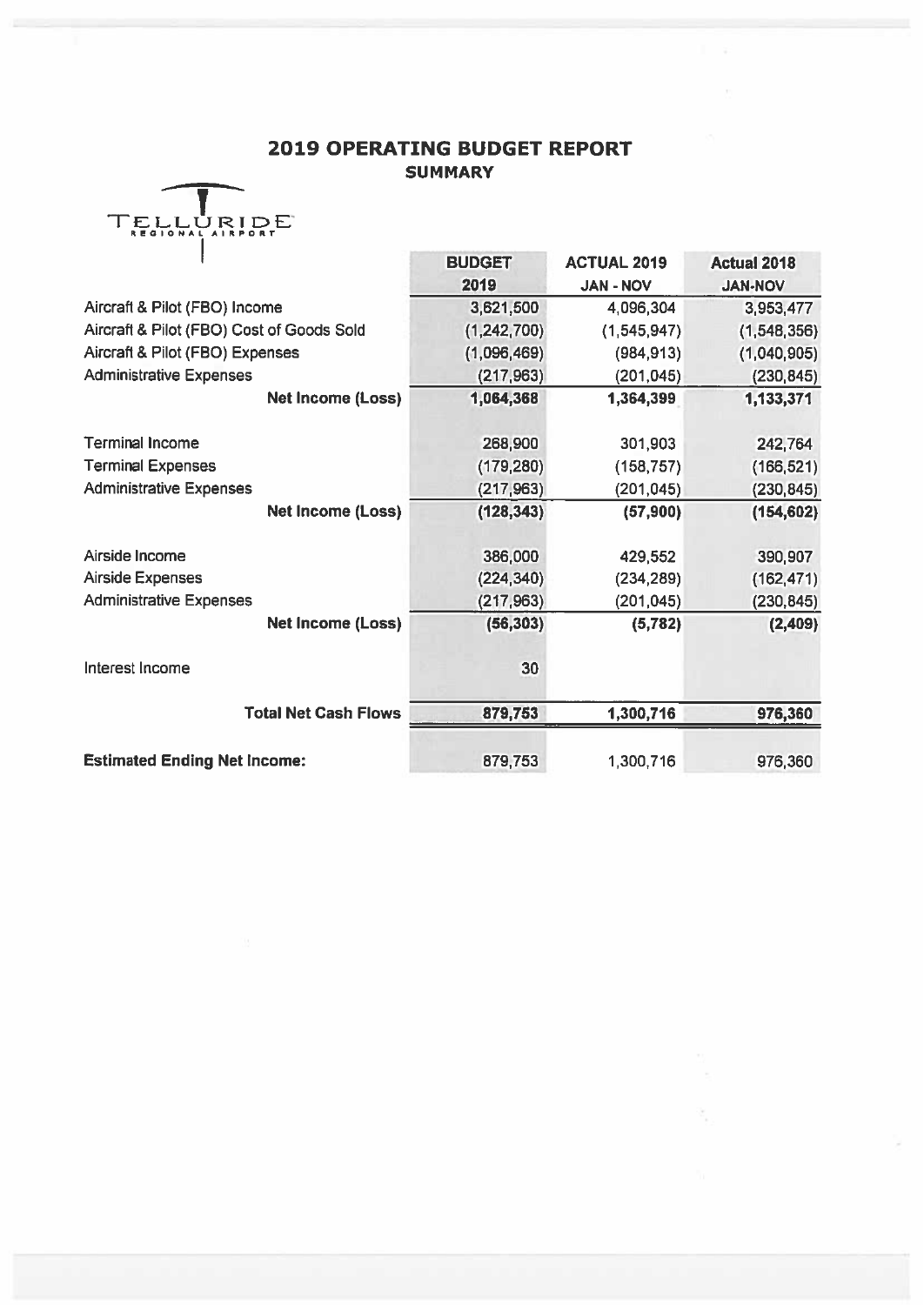

#### **2019 OPERATING BUDGET FIXED BASED OPERATION (FBO)**

|                                                      | <b>BUDGET</b>   |    | <b>ACTUAL 2019</b> |             |              | <b>Actual 2018</b> |
|------------------------------------------------------|-----------------|----|--------------------|-------------|--------------|--------------------|
| AIRCRAFT & PILOT (FBO) INCOME                        | 2019            |    | <b>JAN-NOV</b>     | % Budget 19 |              | <b>JAN-NOV</b>     |
| Aircraft Oil                                         | \$<br>1,000     | s  | 1,573              | 157%        | $\mathsf{s}$ | 1.122              |
| 100LL AvGas                                          | 120,000         |    | 127,503            | 106%        |              | 143,288            |
| Catering                                             | 11,500          |    | 9,716              | 84%         |              | 10,451             |
| <b>Hangar Fees</b>                                   | 310,000         |    | 276.975            | 89%         |              | 318,767            |
| Jet-A                                                | 2,875,000       |    | 3,300,097          | 115%        |              | 3,175,647          |
| Jet-A Airlines                                       | 30,000          |    | 94,951             | 317%        |              | 41,918             |
| <b>Line Services</b>                                 | 75,000          |    | 76,477             | 102%        |              | 65,600             |
|                                                      |                 |    |                    |             |              |                    |
| <b>Pilot Supplies</b><br><b>Tie-Down Fees</b>        | 14,000          |    | 12,780             | 91%         |              | 13,667             |
|                                                      | 185,000         |    | 196,232            | 106%        |              | 183,017            |
| <b>Total Income</b>                                  | 3,621,500       |    | 4,096,304          | 113%        |              | 3,953,477          |
| AIRCRAFT & PILOT (FBO) COST OF GOODS SOLD            | 2019            |    | <b>JAN-NOV</b>     | % Budget 19 |              | 2018               |
| Jet-A Fuel                                           | 1,090,000       |    | 1,394,147          | 128%        |              | 1,374,602          |
| 100LL Fuel                                           | 95,000          |    | 93,116             | 98%         |              | 114,584            |
| Oil                                                  | 1,200           |    | 2,347              | 196%        |              | 1,348              |
| De-Ice                                               | 2,500           |    | 17,102             | 684%        |              |                    |
|                                                      |                 |    |                    | 81%         |              |                    |
| <b>Pilot Supplies</b><br>Hats & T-Shirts             | 3,500           |    | 2,825              |             |              | 3,520              |
|                                                      | 48,000          |    | 36.410             | 76%         |              | 54,302             |
| <b>Unleaded Fuel</b>                                 | 2,500           |    |                    | 0%          |              |                    |
| <b>Total Cost of Goods Sold</b>                      | 1,242,700       |    | 1,545,947          | 124%        |              | 1,548,356          |
| <b>Gross Profit</b>                                  | 2,378,600       |    | 2,550,357          | 107%        |              | 2,405,121          |
| <b>AIRCRAFT &amp; PILOT (FBO) EXPENSES</b>           | 2019            |    | <b>JAN-NOV</b>     | % Budget 19 |              | 2018               |
| Aircraft Incidents                                   | 2,500           |    | 15,710             | 628%        |              |                    |
| Pilot Incentive Program                              | 5,245           |    | 3,477              | 66%         |              | 4,051              |
| Catering                                             | 1,200           |    | 55                 | 5%          |              | 1,720              |
| <b>Pilot Refreshments</b>                            | <b>B,500</b>    |    | 8,102              | 95%         |              | 10,804             |
| <b>Credit Card Fees</b>                              | 60,000          |    | 63,797             | 106%        |              | 74,640             |
| Employee Health Insurance                            | 212,784         |    | 178,502            | 84%         |              | 182,576            |
| <b>Employee Salaries</b>                             | 582,840         |    | 521.337            | 89%         |              | 555,031            |
| <b>Employee Training</b>                             | 5,000           |    | 300                | 6%          |              | 200                |
|                                                      |                 |    |                    |             |              |                    |
| <b>Equipment Maintenance</b>                         | 65,000          |    | 48.534             | 75%         |              | 80,391             |
| <b>Equipment Maintenance Labor</b>                   | 7,500           |    | 121                | 2%          |              | 1,157              |
| <b>Equipment Rental</b>                              | 3,000           |    | 385                | 13%         |              | 3,750              |
| Fuel Farm Utilities/Insurance                        | 4,000           |    | 4.543              | 114%        |              | 2,836              |
| Equipment Fuel & OII                                 | 25,000          |    | 30,161             | 121%        |              | 16,975             |
| Hangar Insurance                                     | 8,300           |    | 5,689              | 69%         |              | 8,300              |
| <b>Hangar Maintenance</b>                            | 5,000           |    | 10,455             | 209%        |              |                    |
| <b>Hangar Utilities</b>                              | 10,500          |    | 14,324             | 136%        |              | 8,608              |
| Liabilitiy Insurance                                 | 8,600           |    | 8,999              | 105%        |              | 8,285              |
| <b>Line Supplies</b>                                 | 17,500          |    | 26,998             | 154%        |              | 23 932             |
| Pollution Insurance                                  | 6,000           |    | 6,422              | 107%        |              |                    |
| <b>Uniforms</b>                                      | 8,500           |    | 2,906              | 34%         |              | 7.501              |
| Satelite Systems/Runway Camera                       | 4,000           |    |                    | 0%          |              |                    |
| FBO Software Subscription                            | 13,500          |    | 6,970              | 52%         |              | 13,889             |
| Workman's Compensation                               | 32,000          |    |                    | 85%         |              | 36,259             |
|                                                      |                 |    | 27,127             |             |              |                    |
| <b>Total Direct Expenses</b>                         | 1,096,469       |    | 984,913            | 90%         |              | 1,040,905          |
| Net Income Before Allocation of Administrative Costs | 1,282,331       |    | 1,565,444          | 122%        |              | 1,364,216          |
| Admin & Operations (1/3 of Total)                    | 217,963         |    | 201,045            | 92%         |              | 230,845            |
| Net Income \$                                        | 1,064,368       | \$ | 1,364,399          | 128%        | s            | 1,133,371          |
|                                                      |                 |    |                    |             |              |                    |
| <b>CASH FLOWS</b>                                    |                 | \$ |                    |             | \$           | ٠                  |
| Net Income                                           | \$<br>1,064,368 | \$ | 1,364,399          | 128%        | \$           | 1,133,371          |
| Net Cash Flows <sup>5</sup>                          | 1,064,368       | s  | 1,364,399          | 128%        | \$           | 1,133,371          |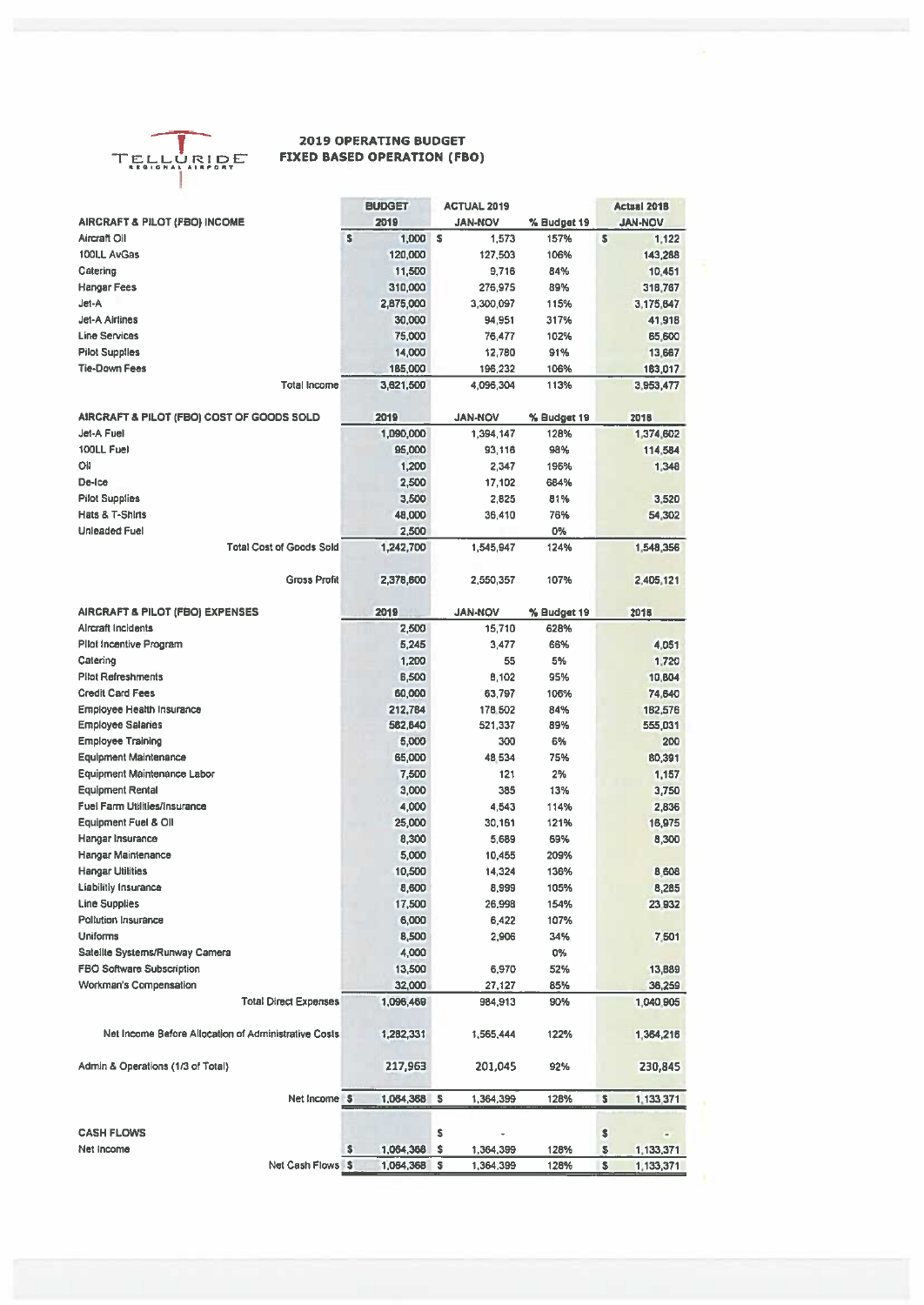

## **2019 OPERATING BUDGET TERMINAL**

|                                                      | <b>BUDGET</b>   | <b>ACTUAL 2019</b> |             | Actual 2018      |
|------------------------------------------------------|-----------------|--------------------|-------------|------------------|
| <b>TERMINAL INCOME</b>                               | 2019            | <b>JAN-NOV</b>     | % Budget 19 | <b>JAN-NOV</b>   |
| Advertising                                          | S<br>2,500      | S<br>2,823         | 113%        | \$<br>2,612      |
| <b>Airlines</b>                                      | 64,000          | 66,874             | 104%        | 50,706           |
| <b>Car Rental Agencies</b>                           | 80,000          | 112,892            | 141%        | 84,152           |
| <b>On-Line Services</b>                              | 20,000          | 35,506             | 178%        | 25,850           |
| <b>Office Rentals</b>                                | 30,000          | 23,511             | 78%         | 21,955           |
| Parking Lot                                          | 12,000          | 19,759             | 165%        | 18,224           |
| <b>CO Sales Discount</b>                             | 24,000          | 5,626              | 23%         | 14,691           |
| <b>Taxi Service</b>                                  | 35,000          | 31,793             | 91%         | 23,026           |
| <b>Vending Machines</b>                              | 1,400           | 3,118              | 223%        | 1,548            |
| <b>Total Income</b>                                  | 268,900         | 301,903            | 112%        | 242,764          |
| <b>TERMINAL EXPENSES</b>                             | 2019            | <b>JAN-NOV</b>     | % Budget 19 | 2018             |
| <b>Janitorial Supplies</b>                           | 2,500           | 3,910              | 156%        | 2,712            |
| <b>Janitorial Services</b>                           | 51,480          | 31,740             | 62%         | 43,265           |
| <b>Liability Insurance</b>                           | 8,600           | 8,999              | 105%        | 8,285            |
| Maintenance                                          | 20,000          | 33,421             | 167%        | 29,746           |
| Maintenance Labor                                    | 2,500           |                    | 0%          |                  |
| Parking Lot                                          | 10,000          | 10,784             | 108%        | 16,904           |
| <b>Security</b>                                      | 4,000           | 1,821              | 46%         | 3,911            |
| <b>Terminal Insurance</b>                            | 13,000          | 6,080              | 47%         | 9,100            |
| <b>Terminal Utilities</b>                            | 40,000          | 33,208             | 83%         | 27,903           |
| Trash                                                | 8,000           | 5,975              | 75%         | 5,076            |
| <b>Vending Machine Expense</b>                       | 1,200           | 2,564              | 214%        | 4,009            |
| <b>Water Maintenance</b>                             | 18,000          | 20,255             | 113%        | 15,610           |
| <b>Total Direct Expenses</b>                         | 179,280         | 158,757            | 89%         | 166,521          |
| Net Income Before Allocation of Administrative Costs | 89,620          | 143,145            | 160%        | 76,243           |
| Admin & Operations (1/3 of Total)                    | 217,963         | 201,045            | 92%         | 230,845          |
| Net Income \$                                        | $(128, 343)$ \$ | (57, 900)          | 45%         | \$<br>(154, 602) |

R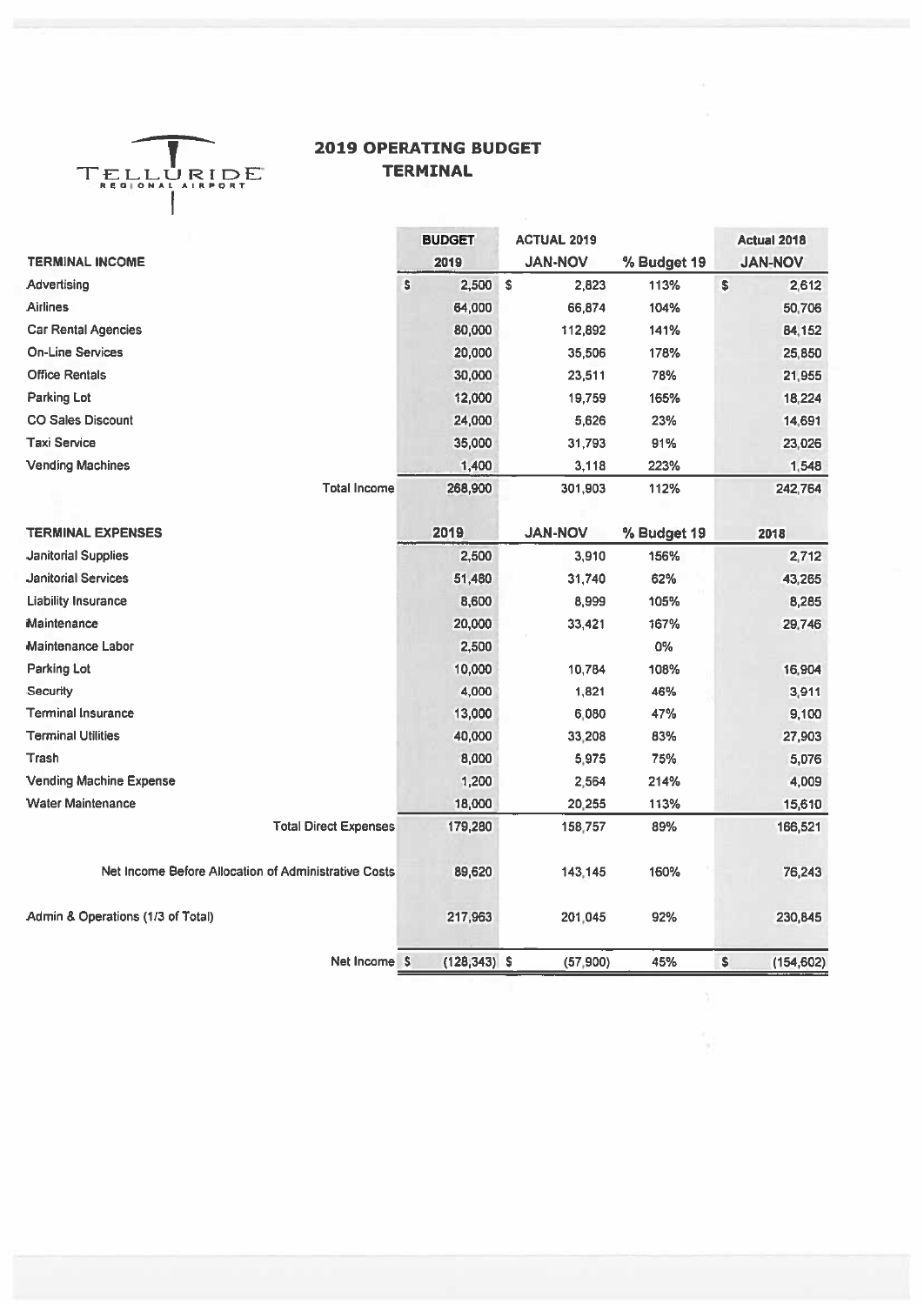

### **2019 OPERATING BUDGET AIRSIDE**

|                                                      | <b>BUDGET</b>        | <b>ACTUAL 2019</b> |             | <b>ACTUAL 2018</b> |
|------------------------------------------------------|----------------------|--------------------|-------------|--------------------|
| <b>AIRSIDE INCOME</b>                                | 2019                 | <b>JAN-NOV</b>     | % Budget 19 | <b>JAN-NOV</b>     |
| <b>Airline Landing Fees</b>                          | \$<br>24,000         | \$<br>22,389       | 93%         | \$<br>9,545        |
| <b>GA Landing Fees</b>                               | 265,000              | 274,080            | 103%        | 265,274            |
| <b>Land Leases</b>                                   | 36,000               | 29,736             | 83%         | 27,782             |
| <b>State Fuel Tax Rebates</b>                        | 61,000               | 103,348            | 169%        | 88,306             |
| <b>Total Income</b>                                  | 386,000              | 429,552            | 111%        | 390,907            |
| <b>AIRSIDE EXPENSES</b>                              | 2019                 | <b>JAN-NOV</b>     | % Budget 19 | 2018               |
| <b>Airfield Lighting Maintenance</b>                 | 3,000                | 8,947              | 298%        | 6,037              |
| <b>Airfield Lighting Utilities</b>                   | 1,600                | 2,098              | 131%        | 1,576              |
| Airfield Insurance                                   | 16,000               | 16,120             | 101%        | 15,800             |
| <b>Airfield Maintenance</b>                          | 12,500               | 50,552             | 404%        | 29,112             |
| Airfield De-ice Material                             | 20,000               | 26,076             | 130%        |                    |
| <b>ARFF Building Insurance</b>                       | 465                  | 486                | 105%        | 430                |
| <b>ARFF Consumables</b>                              | 12,220               | 12,945             | 106%        |                    |
| <b>ARFF Maintenance</b>                              | 5,000                | 552                | 11%         | 3,442              |
| <b>ARFF Training</b>                                 | 24,705               | 29,002             | 117%        | 15,910             |
| <b>ARFF Utilities</b>                                | 4,500                | 3,740              | 83%         | 2,779              |
| <b>AWOS Maintenance</b>                              | 9,200                | 7,671              | 83%         | 10,838             |
| <b>AWOS Utilities</b>                                | 600                  | 571                | 95%         | 511                |
| <b>Business Auto Policy</b>                          | 10,000               | 10,637             | 106%        | 9,921              |
| Equipment Fuel & Oil                                 | 18,000               | 17,133             | 95%         | 12,673             |
| <b>Equipment Insurance</b>                           | 8,600                | 3,692              | 43%         | 8,589              |
| <b>Equipment Maintenance</b>                         | 35,000               | 21,601             | 62%         | 25,975             |
| <b>Equipment Maintenance Labor</b>                   | 20,000               | 1,476              | 7%          | 2,773              |
| <b>Liability Insurance</b>                           | 8,700                | 8,999              | 103%        | 8,285              |
| <b>Operations Training</b>                           | 2,000                |                    | 0%          |                    |
| <b>SRE</b> Insurance                                 | 750                  | 2,821              | 376%        |                    |
| <b>SRE Utilities</b>                                 | 7,500                | 7,369              | 98%         | 5,900              |
| <b>SWMP Maintenance</b>                              | 4,000                | 1,800              | 45%         | 1,920              |
| <b>Total Expenses</b>                                | 224,340              | 234,289            | 104%        | 162,471            |
| Net Income Before Allocation of Administrative Costs | 161,660              | 195,263            | 121%        | 228,436            |
| Admin & Operations (1/3 of Total)                    | 217,963              | 201,045            | 92%         | 230,845            |
| <b>Operating Profit</b>                              | (56, 303)            | (5, 782)           | 10%         | (2,409)            |
| <b>INTEREST INCOME</b>                               | 30                   |                    | $0\%$       |                    |
|                                                      | \$<br>$(56, 273)$ \$ | (5,782)            | 10%         | \$<br>(2,409)      |

ME landing fee \$4.75/1000# SE landing fee \$2.00/1000#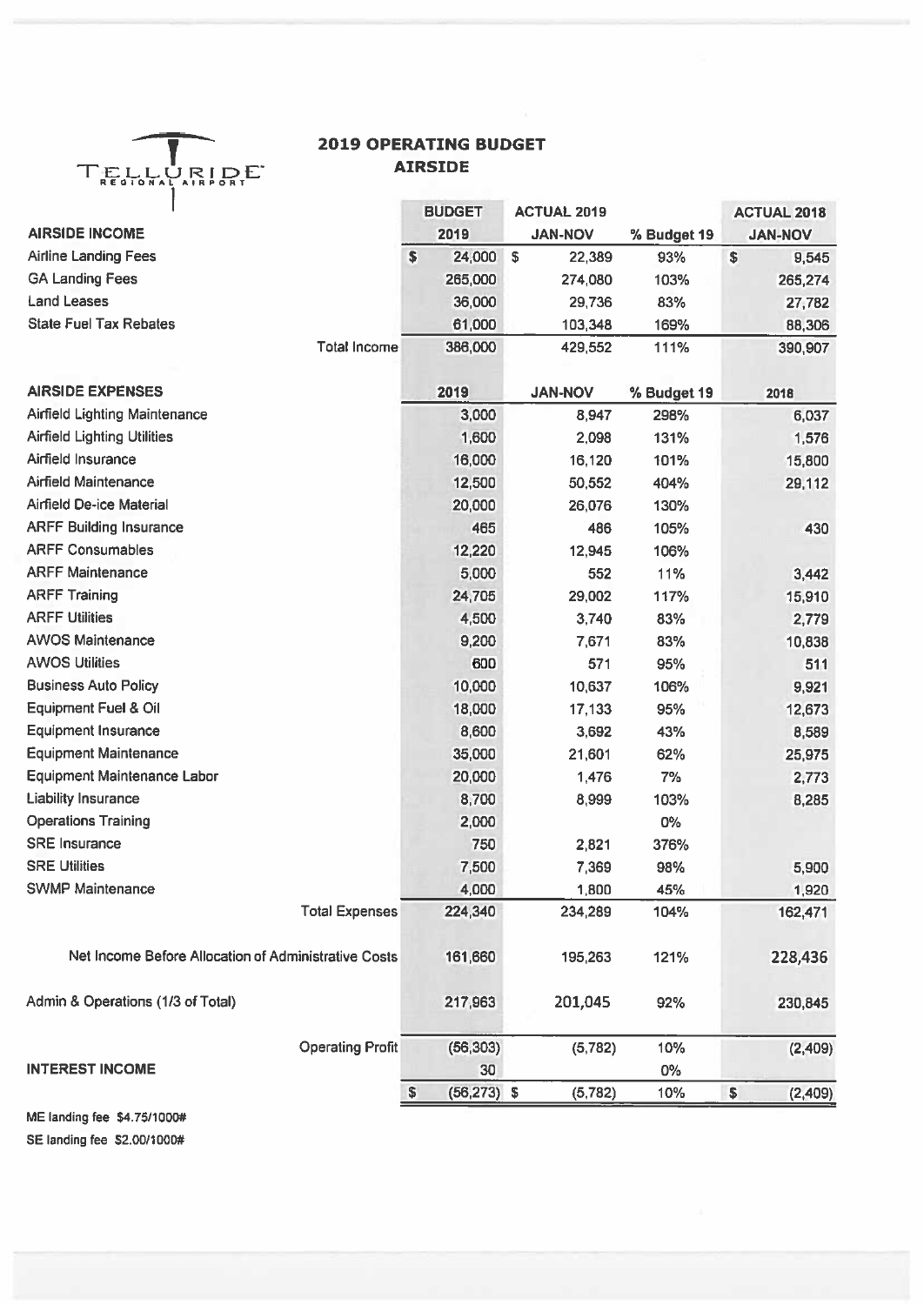

### **2019 OPERATING BUDGET ADMINISTRATION**

|                                     | <b>BUDGET</b>                | <b>ACTUAL 2019</b> |             | <b>ACTUAL 2018</b> |
|-------------------------------------|------------------------------|--------------------|-------------|--------------------|
| <b>ADMINISTRATIVE EXPENSES</b>      | 2019                         | <b>JAN-NOV</b>     | % Budget 19 | <b>JAN-NOV</b>     |
| <b>Accounting Audit</b>             | \$<br>9,800                  | \$<br>8,650        | 88%         | \$<br>9,663        |
| <b>Administrative Salaries</b>      | 235,000                      | 205,513            | 87%         | 252,700            |
| <b>Bad Debts</b>                    | $\qquad \qquad \blacksquare$ |                    |             |                    |
| <b>Bank Finance Charges</b>         | 800                          | 314                | 39%         | 937                |
| Copy/Fax/Computer Maintenance/Lease | 12,000                       | 14,696             | 122%        | 11,805             |
| <b>Dues &amp; Subscriptions</b>     | 28,000                       | 42,962             | 153%        | 36,914             |
| <b>Employee Education</b>           | 5,000                        | 1,822              | 36%         | 721                |
| <b>Employee Medical Insurance</b>   | 68,788                       | 66,781             | 97%         | 71,258             |
| <b>Fringe Benefits</b>              | 12,000                       | 8,044              | 67%         | 8,131              |
| Legal                               | 35,000                       | 25,694             | 73%         | 38,254             |
| Marketing                           | 100,000                      | 75,532             | 76%         | 102,427            |
| <b>Office Supplies</b>              | 6,000                        | 1,657              | 28%         | 3,199              |
| <b>Payroll Expenses</b>             | 65,000                       | 71,025             | 109%        | 78,581             |
| Postage & Shipping                  | 2,000                        | 1,435              | 72%         | 1,784              |
| <b>Retirement Benefits</b>          | 30,000                       | 26,399             | 88%         | 22,975             |
| <b>Public Officials Insurance</b>   | 4,000                        | 11,494             | 287%        | 10,332             |
| Telephone/Internet                  | 28,000                       | 39,018             | 139%        | 39,344             |
| <b>TRAA Meeting</b>                 | 10,000                       | 2,101              | 21%         | 3,510              |
| Travel                              | 2,000                        |                    | $0\%$       |                    |
| <b>Workman's Compensation</b>       | 500                          |                    | 0%          |                    |
| <b>Total Expenses</b>               | \$<br>653,888                | \$<br>603,136      | 92%         | \$<br>692,535      |

Administrative Expenses are divided equally 1/3 FBO, 1/3 Terminal, and 1/3 Airside expenses.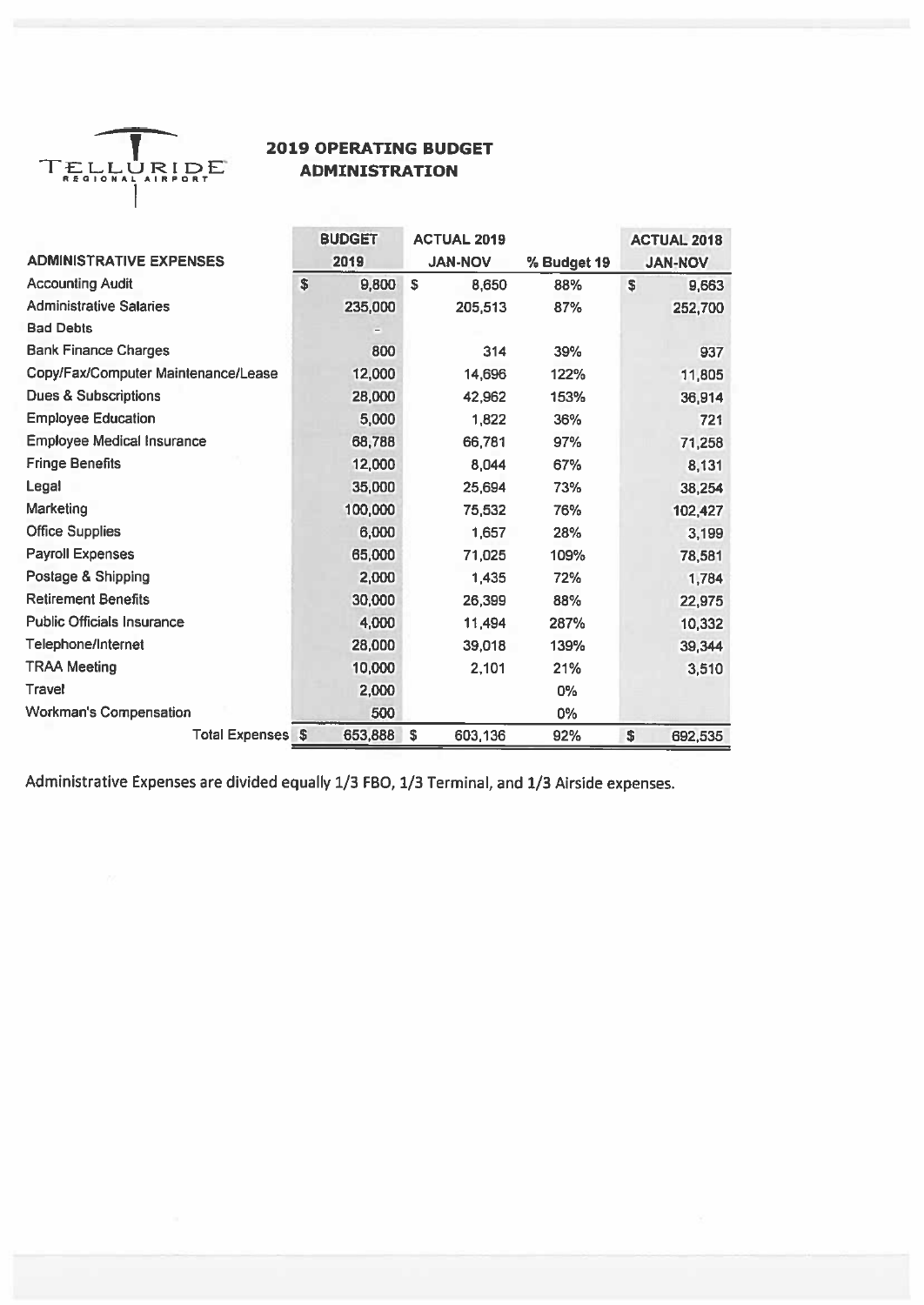5:18 PM

12/04/19

## **Telluride Regional Airport** A/R Aging Summary<br>As of November 30, 2019

|                              | <b>Current</b> | $1 - 30$ | $31 - 60$ | $61 - 90$ | > 90     | <b>TOTAL</b> |
|------------------------------|----------------|----------|-----------|-----------|----------|--------------|
| <b>American Express</b>      | 597.24         | 0.00     | 0.00      | 0.00      | 0.00     | 597.24       |
| Cash                         | 0.00           | $-26.04$ | 0.00      | 0.00      | 0.00     | $-26.04$     |
| <b>Denver Air Connection</b> | 0.00           | 0.00     | 0.00      | 42.00     | 0.00     | 42.00        |
| <b>FASTSIGNS of Durango</b>  | 175.44         | 175.44   | 0.00      | 0.00      | 0.00     | 350.88       |
| <b>Hertz Rent-A-Car</b>      | 259.46         | 306.23   | 306.23    | 306.19    | 1.449.60 | 2.627.71     |
| <b>Master Card</b>           | 1.617.87       | 0.00     | 0.00      | 0.00      | 0.00     | 1.617.87     |
| <b>Mattson, Bill</b>         | 0.00           | 496.30   | 0.00      | 0.00      | 0.00     | 496.30       |
| <b>Telluride Express</b>     | 0.00           | 871.64   | 871.64    | 0.00      | 0.00     | 1.743.28     |
| <b>Telluride Hangars</b>     | 0.00           | 0.00     | 1.767.15  | 0.00      | 0.00     | 1.767.15     |
| <b>Visa</b>                  | 2.147.52       | 0.00     | 0.00      | 0.00      | 0.00     | 2.147.52     |
| <b>TOTAL</b>                 | 4,797.53       | 1,823.57 | 2.945.02  | 348.19    | 1.449.60 | 11,363.91    |
|                              |                |          |           |           |          |              |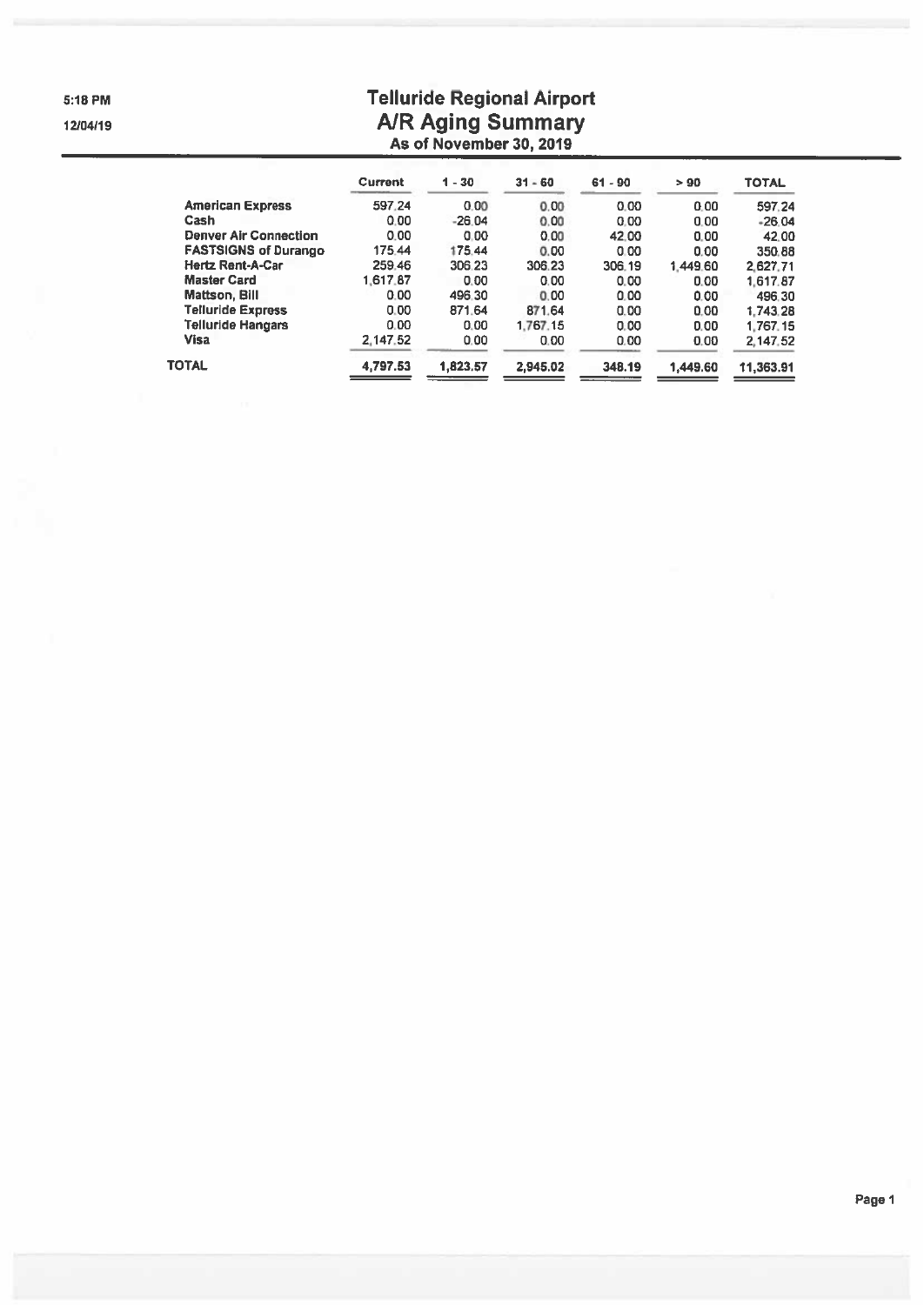5:18 PM

12/04/19

## **Telluride Regional Airport** A/P Aging Summary<br>As of December 4, 2019

|                                       | <b>Current</b> | $1 - 30$ | $31 - 60$ | >60         | <b>TOTAL</b> |
|---------------------------------------|----------------|----------|-----------|-------------|--------------|
| <b>Ajax Cleaning</b>                  | 1,200,00       | 0.00     | 0.00      | 0.00        | 1,200.00     |
| <b>ASAP Accounting</b>                | 0.00           | 488.75   | 0.00      | 0.00        | 488.75       |
| <b>AvFuel Corporation</b>             | 0.00           | 0.00     | 0.00      | 0.73        | 0.73         |
| <b>Black Hills Energy</b>             | 3,377,24       | 0.00     | 0.00      | 0.00        | 3,377.24     |
| <b>Bruce's Small Engine</b>           | 0.00           | 0.00     | 0.00      | $-59.67$    | $-59.67$     |
| Centurylink 52187                     | 585.85         | 0.00     | 0.00      | 0.00        | 585.85       |
| <b>Centurylink 91155</b>              | 0.00           | 0.00     | 0.00      | 510.85      | 510.85       |
| <b>Farmer Brothers</b>                | 751.36         | 0.00     | 0.00      | 0.00        | 751.36       |
| <b>Fastenal Company</b>               | 558.25         | 0.00     | 0.00      | 0.00        | 558.25       |
| FedEx                                 | 490.09         | 0.00     | 0.00      | 0.00        | 490.09       |
| FleetPride, Inc.                      | 703.99         | 0.00     | 0.00      | 0.00        | 703.99       |
| <b>FitPlan.com</b>                    | 0.00           | 0.00     | 0.00      | $-350.00$   | $-350.00$    |
| <b>Fruita Auto Parts</b>              | 363.90         | 0.00     | 0.00      | 0.00        | 363.90       |
| Galls, LLC                            | 82.45          | 0.00     | 0.00      | 0.00        | 82.45        |
| <b>GMSTEK, LLC</b>                    | 0.00           | 0.00     | 0.00      | $-1,096.00$ | $-1,096.00$  |
| Hartman Brothers, Inc.                | 77.80          | 0.00     | 0.00      | 0.00        | 77.80        |
| Ideal Mfg., Inc.                      | 0.00           | 0.00     | 0.00      | $-267.38$   | $-267.38$    |
| <b>John Deere Financial</b>           | 0.00           | 0.00     | 0.00      | 0.00        | 0.00         |
| <b>McCandless Truck Center LLC</b>    | 0.00           | 0.00     | 0.00      | $-314.01$   | $-314.01$    |
| <b>MCHD Regional Lab</b>              | 20.00          | 0.00     | 0.00      | 0.00        | 20.00        |
| Mitchell and Company, LLC             | 0.00           | 1.093.19 | 839.00    | 0.00        | 1,932.19     |
| <b>Montrose Water Factory, LLC</b>    | 159.35         | 0.00     | 0.00      | 0.00        | 159.35       |
| Parish Oil Co. Inc.                   | 1,288.75       | 0.00     | 0,00      | $-532.28$   | 756.47       |
| Parkeon                               | 45.00          | 0.00     | 0.00      | 0.00        | 45.00        |
| Pro Heating & Sheet Metal, Inc.       | 0.00           | 1.691.00 | 0.00      | 0.00        | 1,691.00     |
| <b>Quill Corporation</b>              | 214.91         | 0.00     | 0.00      | 0.00        | 214.91       |
| <b>Sam's Club</b>                     | 344.14         | 0.00     | 0.00      | 0.00        | 344.14       |
| San Miguel Power Association, Inc.    | 3.135.00       | 0.00     | 0.00      | 0.00        | 3,135.00     |
| <b>Telluride Bytes</b>                | 0.00           | 500.00   | 0.00      | 0.00        | 500.00       |
| Telluride Clean & Shine Services, LLC | 3,645.80       | 0.00     | 0.00      | 0.00        | 3,645.80     |
| <b>Timberline Ace Hardware</b>        | 175.86         | 0.00     | 0.00      | 0.00        | 175.86       |
| <b>Vendors Tech LLC</b>               | 0.00           | 491.79   | 0.00      | 0.00        | 491.79       |
| <b>Waste Management - Montrose</b>    | 1.045.76       | 0.00     | 0.00      | 0.00        | 1,045.76     |
| <b>TOTAL</b>                          | 18,265.50      | 4,264.73 | 839.00    | $-2,107.76$ | 21,261.47    |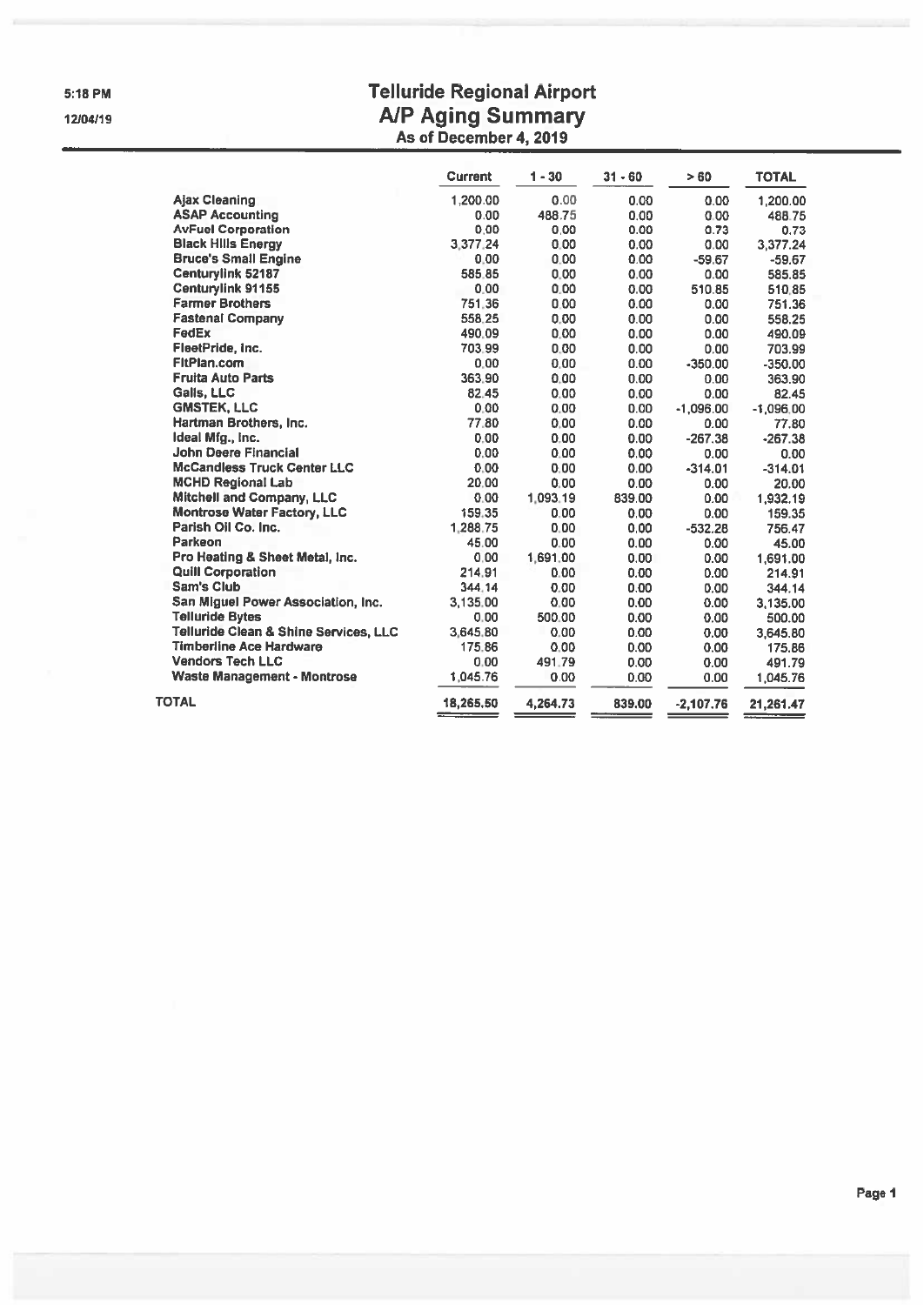5:19 PM

12/04/19 **Accrual Basis** 

## **Telluride Regional Airport Balance Sheet** As of November 30, 2019

|                                                                                     | Nov 30, 19              |
|-------------------------------------------------------------------------------------|-------------------------|
| <b>ASSETS</b>                                                                       |                         |
| <b>Current Assets</b><br><b>Checking/Savings</b>                                    |                         |
| 1000.00 · Payroll Checking                                                          | 1,000.00                |
| 1020.00 · Due From AVFUEL                                                           | 4,503.66                |
| 1035.00 · FBO Cash Drawer                                                           | 200.00                  |
| 1036.00 · Change Machines                                                           | 377.00                  |
| 1045.00 · New Operating Bank Account                                                | 1.068.897.50            |
| 1050.00 · Petty Cash                                                                | 500.00                  |
| 1072 · Bill.com Money Out Clearing                                                  | $-46,296.03$            |
| <b>Total Checking/Savings</b>                                                       | 1,029,182.13            |
| <b>Accounts Receivable</b>                                                          |                         |
| 1100.00 · Accounts Receivable                                                       | 11,363.91               |
| <b>Total Accounts Receivable</b>                                                    | 11,363.91               |
| <b>Other Current Assets</b>                                                         |                         |
| 12000 · *Undeposited Funds                                                          | 31.04                   |
| 12100 · * Inventory Asset                                                           | 558.00                  |
| 1260.00 · Inventory Asset<br>1261.00 NV. Jet-A                                      |                         |
| 1262.00 · INV. 100LL                                                                | 137,617.03<br>11,029.04 |
| $1263.00 \cdot INV$ . Oils                                                          | 232.69                  |
| 1266.00 · INV. Hats & T-Shirts                                                      | $-9.522.50$             |
| Total 1260.00 · Inventory Asset                                                     | 139,356.26              |
| 1270.00 · Prepaid Insurance                                                         | 23,383.41               |
| 2120 · Payroll Asset                                                                | $-1,292.68$             |
| <b>Total Other Current Assets</b>                                                   | 162,036.03              |
| <b>Total Current Assets</b>                                                         | 1,202,582.07            |
| <b>Fixed Assets</b>                                                                 |                         |
| 1310.00 · Accumulated Depreciation                                                  | $-27,818,420.85$        |
| 1320.00 · Building                                                                  | 7,798,800.42            |
| 1330.00 · Equipment                                                                 | 3,537,646.92            |
| 1350.00 · Land Aquisition                                                           | 7,337,699.15            |
| 1390.00 · Runway                                                                    | 82,542,820.03           |
| <b>Total Fixed Assets</b>                                                           | 73,398,545.67           |
| <b>TOTAL ASSETS</b>                                                                 | 74,601,127.74           |
| <b>LIABILITIES &amp; EQUITY</b><br><b>Liabilities</b><br><b>Current Liabilities</b> |                         |
| <b>Accounts Payable</b><br>2000.00 · Accounts Payable                               | 17,020.08               |
| <b>Total Accounts Payable</b>                                                       | 17.020.08               |
| <b>Other Current Liabilities</b>                                                    |                         |
| 2100.00 · Payroll Liabilities                                                       | -14,363.84              |
| 2110.00 · * Direct Deposit Liabilities                                              | $-68.45$                |
| 2165 · Sales Tax Payable #1                                                         | $-138,214.55$           |
| <b>Total Other Current Liabilities</b>                                              | -152,646.84             |
| <b>Total Current Liabilities</b>                                                    | $-135,626.76$           |
| <b>Total Liabilities</b>                                                            | -135,626.76             |
| Equity                                                                              |                         |
| 3430.00 · Interaccount Transfers                                                    | $-7,219,510.97$         |
| 3900.00 · Retained Earnings                                                         | 80,502,257.87           |
| <b>Net Income</b>                                                                   | 1,454,007.60            |

Page 1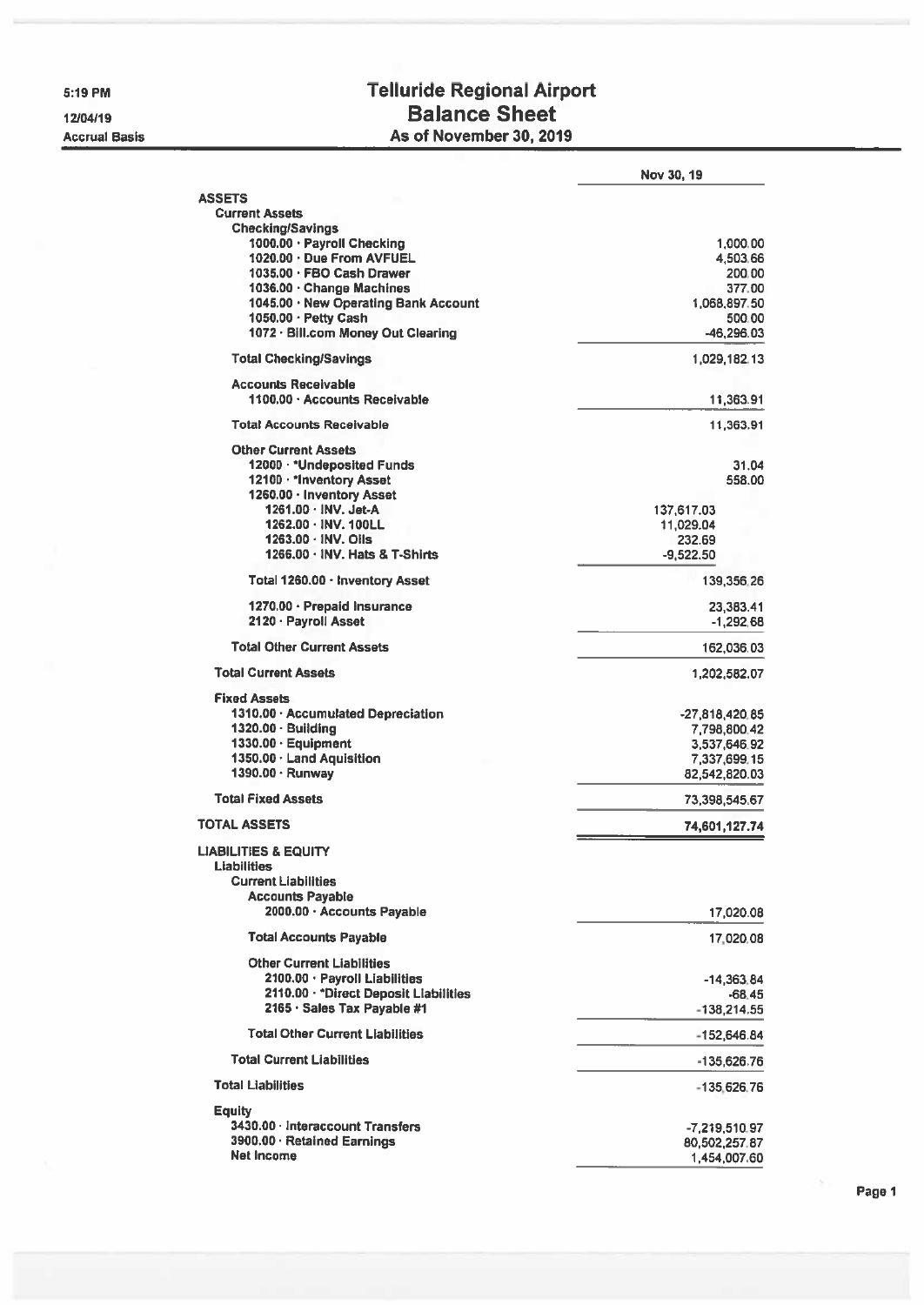## **TELLURIDE REGIONAL AIRPORT 2019 CAPITAL BUDGET**

| <b>CAPITAL INCOME:</b>                                | 2019           | 2019                   |  |  |
|-------------------------------------------------------|----------------|------------------------|--|--|
|                                                       | <b>BUDGET</b>  | <b>ACTUAL</b>          |  |  |
| <b>Beginning Bank Account Balance</b>                 | \$2,130,000 \$ | 2,184,864              |  |  |
| <b>Passenger Facility Charges</b>                     | \$12,000       |                        |  |  |
| <b>FAA Grants</b>                                     | \$200,000 \$   | 5,617                  |  |  |
| <b>State Grant</b>                                    | \$150,000      |                        |  |  |
| <b>Rock Sales</b>                                     | \$260,000 \$   | 211,821                |  |  |
| <b>Equipment Sales</b>                                | \$5,000        |                        |  |  |
| <b>SCASDP Grant</b>                                   | \$250,000 \$   | 249,069                |  |  |
| Airline Private Special LOC M Approach - CFA          | \$12,000       |                        |  |  |
| Interest Income                                       | \$250 \$       | 1,441                  |  |  |
| <b>TOTAL AVAILABLE FUNDS:</b>                         | \$3,019,250 S  | 2,652,811              |  |  |
| <b>CAPITAL EXPENSES:</b>                              | 2019           | 2019                   |  |  |
|                                                       | <b>BUDGET</b>  | <b>ACTUAL</b>          |  |  |
| AIP-34: Apron Reconstruction (Closeout / Final)       |                | S<br>5,352             |  |  |
| AIP-35: Airport GA Entitlement - Airfield Equip Bldg. | \$225,000      | $\mathbb{S}$<br>46,813 |  |  |
| <b>SCASDP Reimbursement to CFA</b>                    | \$250,000 \$   | 249,069                |  |  |
| New Hangar Design                                     | \$85,000       |                        |  |  |
| Site Design - Hangar and Apron                        | \$60,000       |                        |  |  |
| LOC M RY 9 - Private Special Approach (See note #1)   | \$45,000 \$    | 41,547                 |  |  |
| Non-Grant Funded Construction (See Notes #2)          | \$494,752 \$   | 419,109                |  |  |
| Equipment (See Note #3)                               | \$168,400 \$   | 188,122                |  |  |
| FBO CSR Software/POS                                  |                |                        |  |  |
| Security/Computer Equipment                           | \$18,000 S     | 2,767                  |  |  |
| <b>ARFF</b> Equipment                                 | \$2,500        |                        |  |  |
| <b>Maintenance Tools</b>                              | \$2,500 \$     | 1,880                  |  |  |
| <b>Bank Fees</b>                                      | \$60           |                        |  |  |
| <b>TOTAL CAPITAL EXPENSES:</b>                        | $$1,351,212$ S | 954,659                |  |  |
| <b>REMAINING CAPITAL INCOME:</b>                      | \$1,668,038    | \$1,698,153            |  |  |
| END OF YEAR OPERATING INCOME TRANSFER:                | \$828,786      | \$828,786              |  |  |
| <b>ESTIMATED BEGINNING BALANCE FOR 2020:</b>          | \$2,496,824    | \$2,526,939            |  |  |

#### Notes:

1. LOC M & RNAV GPS M (LPV) Private Specials & Procedure Maintenance and Airline

2. North Apron/Taxilane and Auto Parking Lot Pavement Rehab.

3. Line Utility cart (Follow Me), Crew 8-10 Psgr Van, Jet A Fuel Truck Lease/Purchase, Gate 4 Exit



 $\mathbf{I}$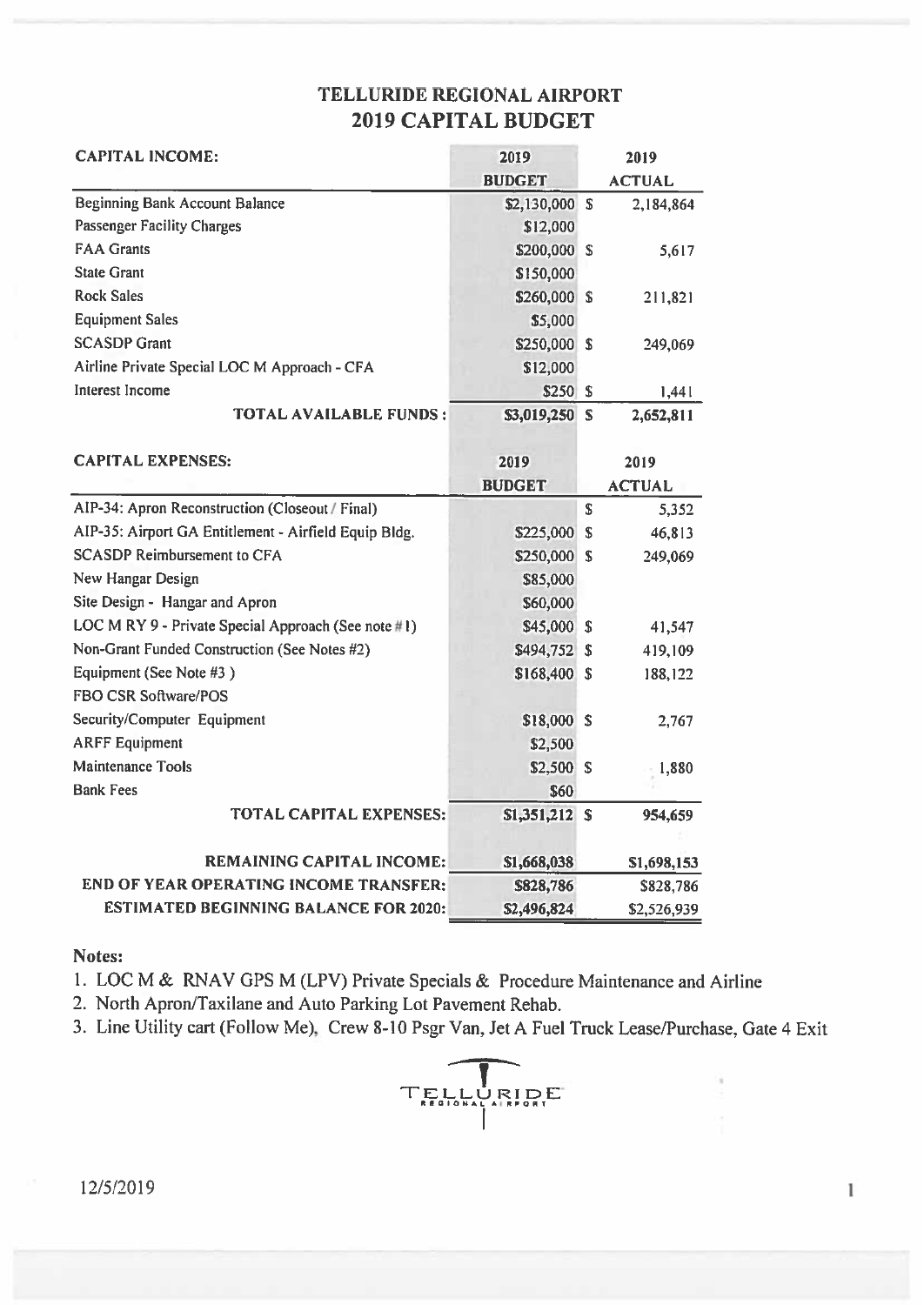5:29 PM

12/04/19 **Accrual Basis** 

## Telluride Regional Airport - Capital Account **Balance Sheet** As of November 30, 2019

|                                                           | Nov 30, 19    |
|-----------------------------------------------------------|---------------|
| <b>ASSETS</b>                                             |               |
| <b>Current Assets</b>                                     |               |
| <b>Checking/Savings</b>                                   |               |
| 1040 · State Fuel Tax                                     | 612,337.98    |
| 1010 · 10% Bank Account                                   | 179,469.97    |
| 1030 · FAA Bank Account                                   | 14,878.65     |
| $1060 \cdot PFC - ANB Bank$                               | 277,641.74    |
| 1070 · Savings Account                                    | 815,811.85    |
| <b>Total Checking/Savings</b>                             | 1,900,140.19  |
| <b>Accounts Receivable</b>                                |               |
| 0001 · Accounts Receiveable<br>1281 - Accounts Receivable | 138,339.00    |
|                                                           | 12,000.00     |
| <b>Total Accounts Receivable</b>                          | 150,339.00    |
| <b>Other Current Assets</b>                               |               |
| 1230 · FAA Grants Receivable                              | 146,009.74    |
| <b>Total Other Current Assets</b>                         | 146,009.74    |
| <b>Total Current Assets</b>                               | 2,196,488.93  |
| <b>TOTAL ASSETS</b>                                       | 2,196,488.93  |
| <b>LIABILITIES &amp; EQUITY</b>                           |               |
| <b>Liabilities</b>                                        |               |
| Long Term Liabilities                                     |               |
| 2300 · N/P - Wells Fargo                                  | 225,289.82    |
| <b>Total Long Term Liabilities</b>                        | 225,289.82    |
| <b>Total Liabilities</b>                                  | 225,289.82    |
| <b>Equity</b>                                             |               |
| 3430 · Interaccount Transfers                             | 7,219,510.97  |
| 3900 · Retained Earnings                                  | -4,502,683.36 |
| <b>Net Income</b>                                         | $-745,628.50$ |
| <b>Total Equity</b>                                       | 1,971,199.11  |
| TOTAL LIABILITIES & EQUITY                                | 2,196,488.93  |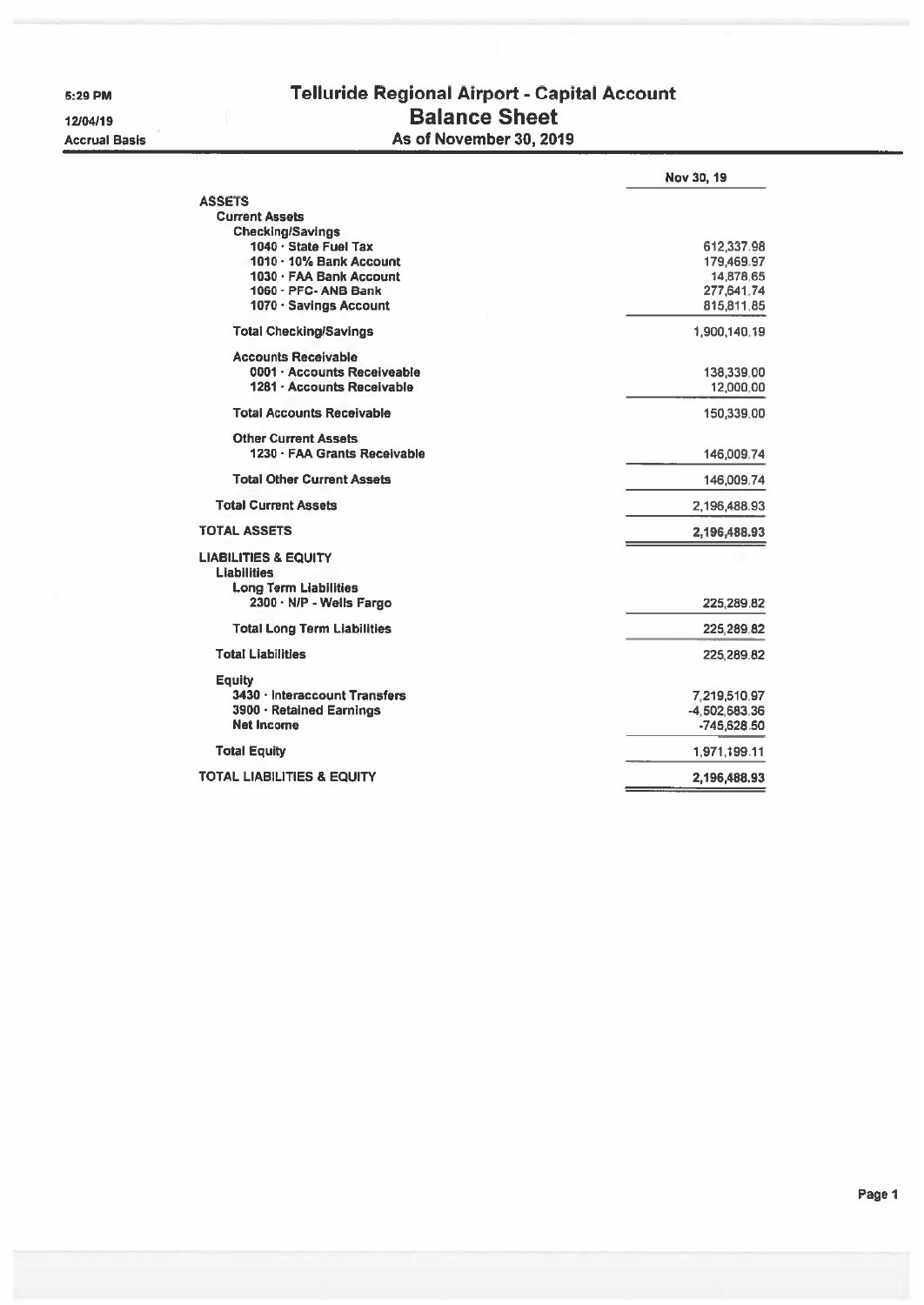## **TELLURIDE REGIONAL AIRPORT**

| November 2019                        | <b>TRAA</b> | <b>TRAA</b> | <b>Percent</b> |
|--------------------------------------|-------------|-------------|----------------|
|                                      | 2019        | 2018        | Change         |
| <b>AIRCRAFT OPERATIONS</b>           |             |             |                |
| <b>General Aviation:</b>             | 358         | 510         | $-29.80%$      |
| Airlines:                            | 6           | 108         | $-94.44%$      |
| <b>AVIATION FUEL SALES (GALLONS)</b> |             |             |                |
| <b>General Aviation:</b>             |             |             |                |
| 100LL AvGas:                         | 1,467       | 1,389       | 5.62%          |
| Jet-A:                               | 13,229      | 16,969      | $-22.04%$      |
| Airlines:                            |             | 60          |                |
| Total:                               | 14,696      | 18,418      | $-20.21%$      |
| <b>GA Passenger Enplanements:</b>    | 400         | 623         | $-35.79%$      |
| <b>Airline Enplanements:</b>         | 10          | 134         | $-93%$         |
| <b>JAN - NOV 2019</b>                | <b>TRAA</b> | <b>TRAA</b> | <b>Percent</b> |
|                                      | 2019        | 2018        | Change         |
| <b>AIRCRAFT OPERATIONS</b>           |             |             |                |
| <b>General Aviation:</b>             | 9,188       | 6,631       | 38.56%         |
| Airlines:                            | 1,746       | 651         | 168.20%        |
| <b>AVIATION FUEL SALES (GALLONS)</b> |             |             |                |
| <b>General Aviation:</b>             |             |             |                |
| 100LL AvGas:                         | 24,074      | 19,988      | 20.44%         |
| Jet-A                                | 520,064     | 462,686     | 12.40%         |
| Airlines:                            | 22,837      | 10,521      | 117.06%        |
| <b>Total Fuel:</b>                   | 566,975     | 493,195     | 14.96%         |
| <b>GA Passenger Enplanements:</b>    | 15,326      | 11,879      | 29.02%         |
| <b>Airline Enplanements</b>          | 4,987       | 2,346       | 112.57%        |

TELLURIDE

DAC D328 Jet Service (30 pax) - Pause Ops October 15; Resume Nov 22 Boutique Air operates PC12 (8 pax) Pause Ops October 31

Micetic Field